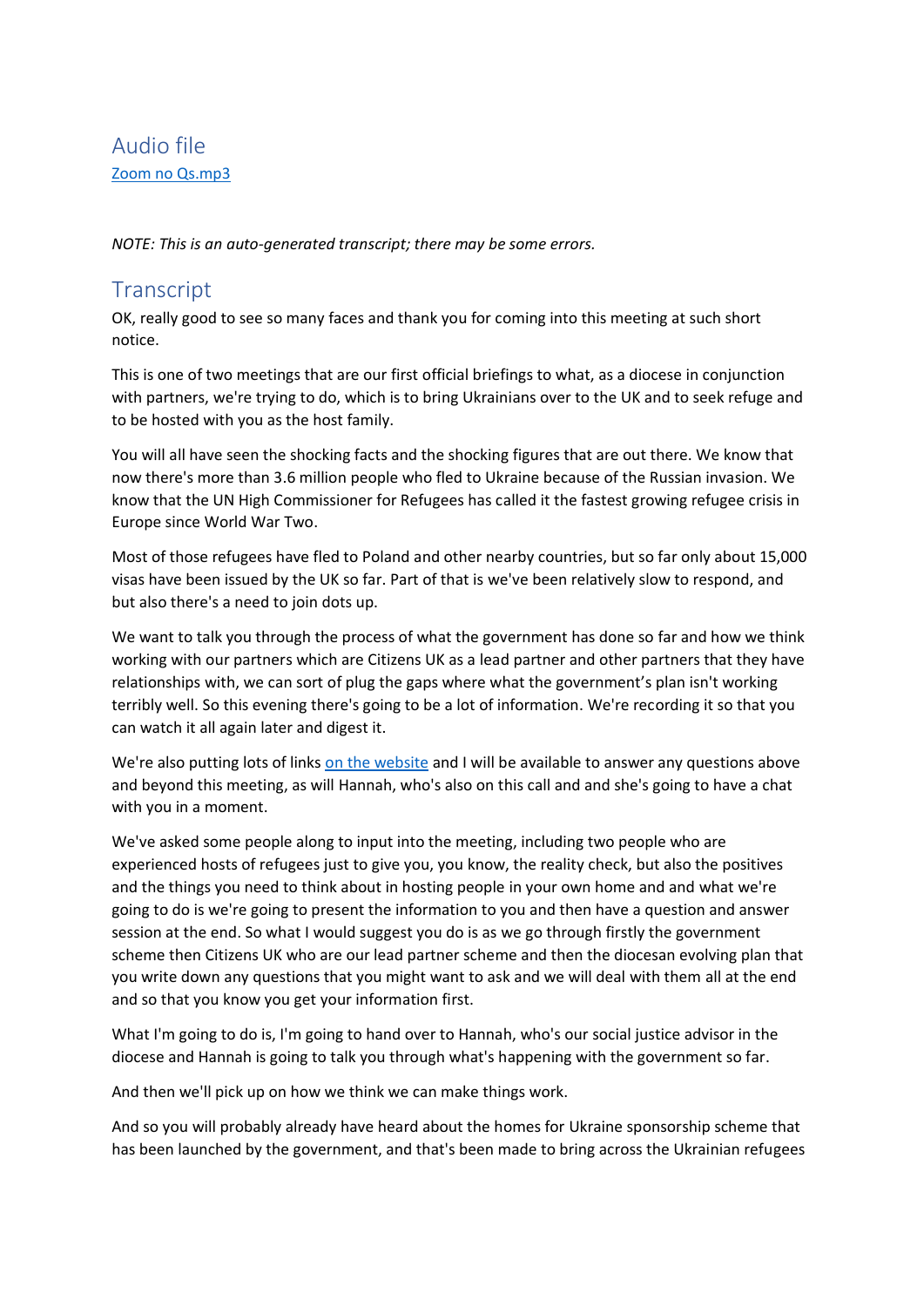to the UK and with the proviso that they have a sponsor and they provide accommodation and welcome them.

So at the moment it's only possible to sponsor Ukrainian refugees as individuals, but the next phase will probably be to help organisations and charities and businesses to act as sponsors too, but for now it is just individuals.

What is happening? At the moment we've got the potential hosts needing to register with the UK Government on the homes for Ukraine site and and then what will happen after that is hosts then need to identify a Ukrainian family or individual who wants to come to the UK.

Currently the government is not matching refugees with hosts, so anyone who wants to be a sponsor must have a named guest.

Next, once that's happened, each Ukrainian wanting to come will have to apply for a visa and complete all the forms along with the host family, and that application can't be made before they know who's sponsoring them.

At this point, when the application is completed, there will be basic police report checks, police checks done by the government on both the host and the guests.

And once that has all gone through the local authority will then have a statutory duty to do home cheques and DBS cheques on all of the hosts so that is any adult household members. Anyone over 18.

So then, once that happens and the Ukrainian families or individuals are brought over to the UK, then the sponsored Ukrainians can stay in the UK initially for six months, but that can be extended to up to three years, and that means that they can.

Work, they can claim benefits and they can access things like schools and the NHS.

It will be the responsibility of the sponsor to help travel for the the refugees and and also support along with the wider community, any things like applying for benefits, schools, registering for GPS.

You've probably also heard that host families.

Will receive 300 and.

£50 per month from the UK.

And that's one payment per household, so it's not for individuals hosted in for number of guests. It's per household that will be £350, and it's to go towards the costs associated with helping out the refugees arriving.

Will also receive 200 pounds straight away before they're able to claim benefits and work.

We're not quite sure how that will happen yet, but their government are working. The local authority. Actually, I think rather than the government, the local authority are working on how that will happen and and last I heard it's probably going to be through cash or through prepaid prepaid payment cards.

So if we move on to the next slide.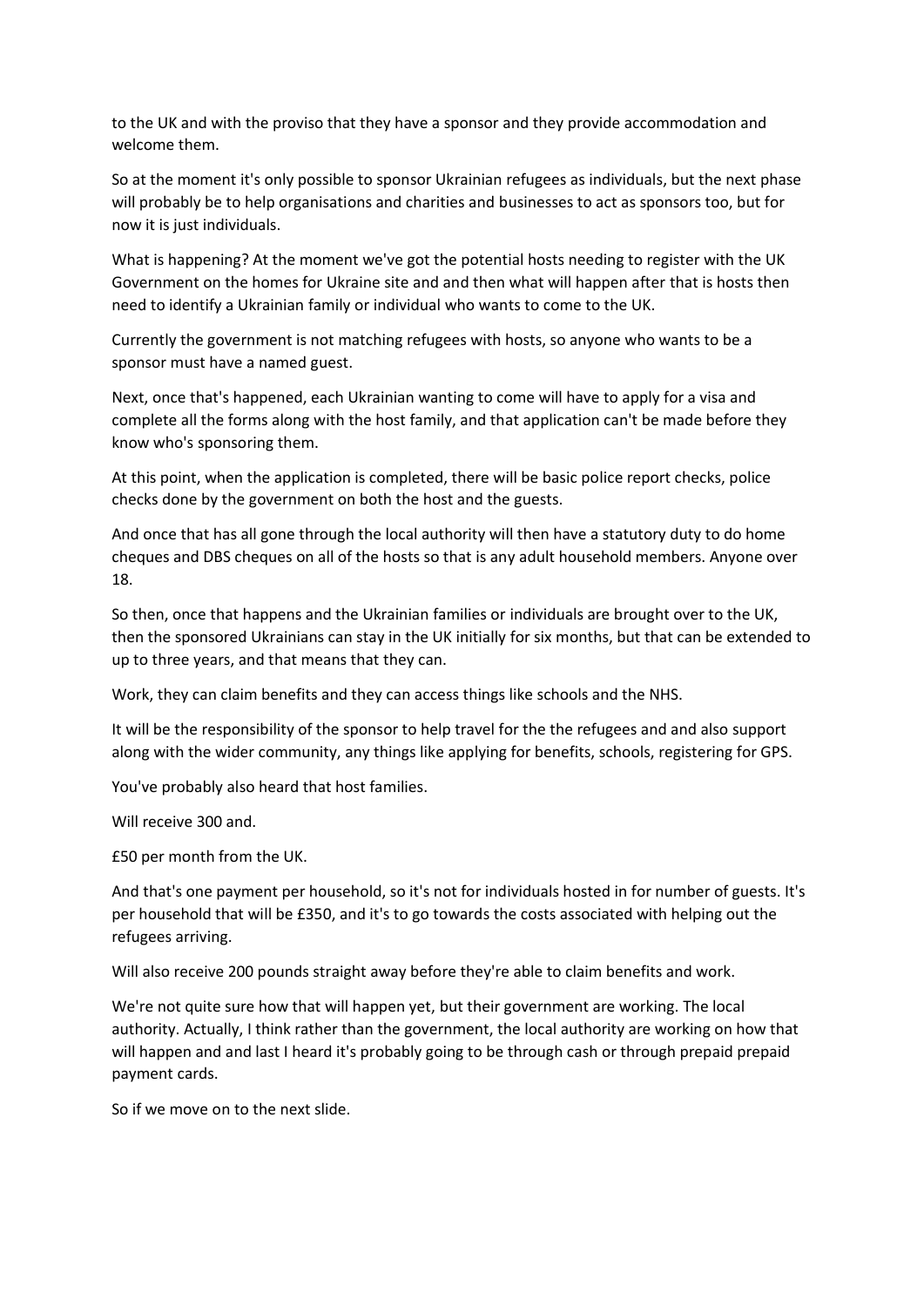You'll see that red box around two of those things that I've just mentioned, and so this is the support that we need to make this process happen. And identifying a Ukrainian individual family and the application process itself. I've heard that it's quite long and.

And some people do need that support, and so this is where Citizens UK our partners come in. So I'm going to hand back to Liz and and she's she's going to play the video, I think.

I am yeah fantastic.

Right?

Thank you very much, Hannah and.

So Citizens UK is an organisation that as a diocese of Oxford is working in partnership with and they're working in partnership with them to find ways of addressing poverty and inequality issues that we all face in our parishes and their relationships. Been going for just over a year.

Momentum is being gained and lots and lots of good and encouraging work is happening, but this is a really big test of how we can use that partnership that we've developed and that we've invested in to do something in response.

To an emergency.

And Citizens UK.

They have got.

A proposal and that proposal is that they want us as a strategic partner to help them resettle 1000 refugees by Easter and.

And they've got lots of partners with organisations on the ground in Eastern Europe and in the UK to help them achieve that.

I did an interview a little bit earlier with Jonathan Cox, who's the chief executive of Citizens UK.

He has currently got COVID and he's looking after a family with COVID as well, so we recorded it early on so that he could do the childcare this evening.

So I'm going to play our interview. It's about 10 minutes long and in it he talks about what it is that Citizens UK are hopefully going to do and.

How we can play a part in in that as Oxford ISIS? So Emma? If you don't hear any sound will you tell me? I think it should work but let's see how it goes.

Jonathan, can you tell me?

Something about what citizens?

UK are planning to do and why.

Thanks Liz, yeah and real. Apologies to everybody for not being able to be with you this evening. There's there's five reasons that Citizens UK are stepping into this space and why we're encouraging work with strategic partners like the Diocese of Oxford and why we're really grateful that you're amongst one of the first to step forward.

And there are 5 S. Is that hopefully be easy to remember. The first is is safety.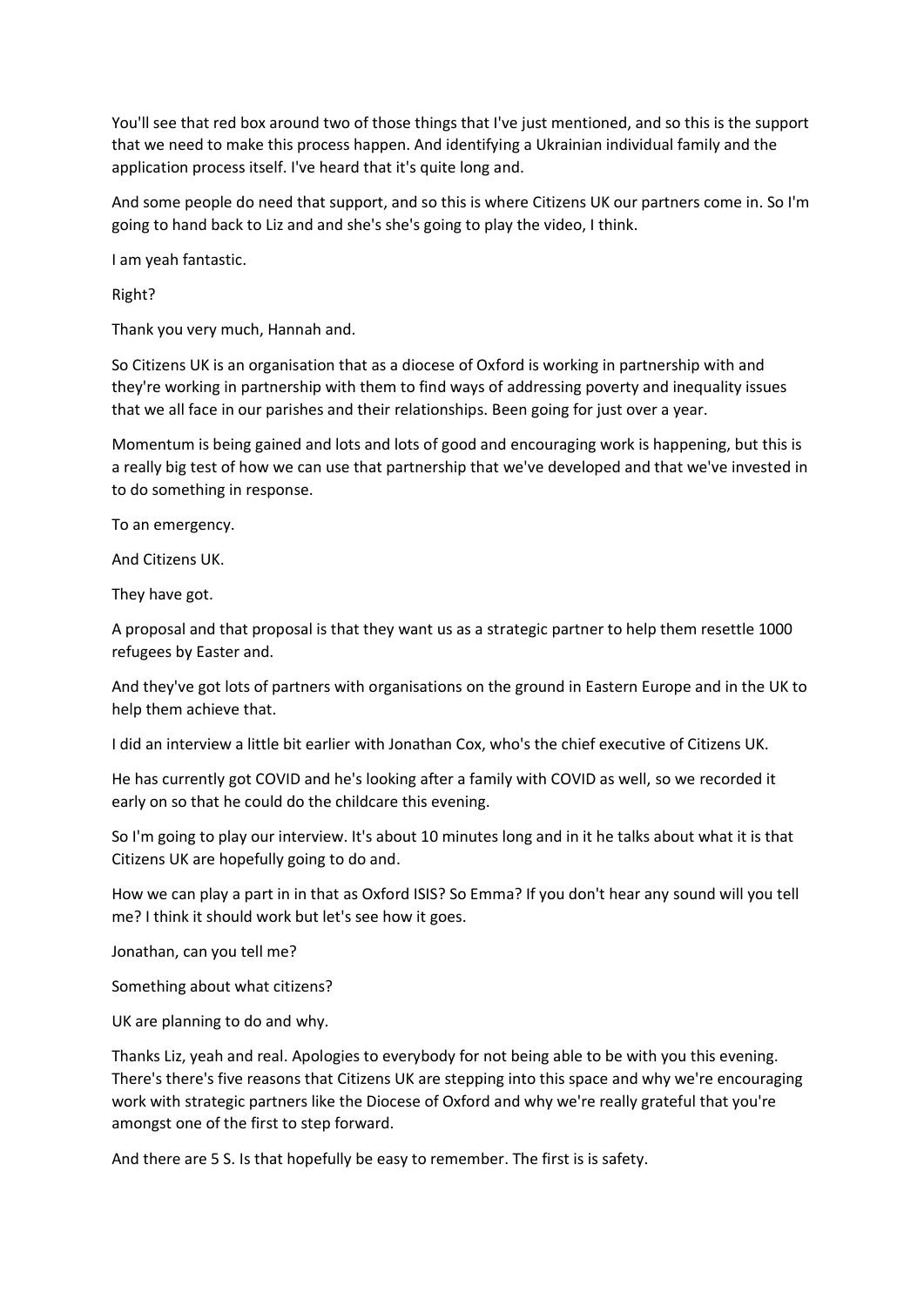Uhm, there there are very few safeguards around this scheme currently with homes for Ukraine, that makes it very easy for people to access, but there have been legitimate concerns raised about safety, both for refugees and safety. For for sponsors and hosts.

And so we want to add more safeguards at a safer process around around the government. One, almost like a kind of.

Additional bit of scaffolding.

To to help the the second S is we want the the we want the scheme to achieve scale.

We've been working.

On community sponsorship. For other nationalities, for a number of years.

You know, and the numbers involved have been very, very small because it's a very bureaucratic process for going about.

It and now we don't have that bureaucratic process. So suddenly I've got thousands of.

People wanting to be involved, which is.

Great, but it'll only work if we're able to find Ukrainians who want to come to the UK and so one of the things that we're doing with our strategic partners is to try and build pledges to get 1000 places for Ukrainians in the UK, ready in time for Easter so that we can then go and link to organisations in the region who are overwhelmed.

At the minute supporting refugees in Poland in Moldova and Romania in western parts of you.

Train to then try and bring people over on mass 'cause there's a real risk that all people goodwill gets wasted because they all signed up on the government portal.

But there's no government mechanism for finding them Ukrainian refugees. They'll all be down to the Ukrainians and that that put themselves forward, or where you have Connexions. So citizens are seeking to operate in that.

Face to help achieve scale.

So the third is speed. We want to be able to turn this around quickly because the need is so profound and so immediate, and that, again, is why we're looking to work through larger organisations that can support people on the ground to move quickly and to get rid of some of the barriers or some of the delays in.

The system the 4th S is sustainable.

Pretty so you'll probably know that this scheme requires sponsors to commit to six months to support a family or or an individual. I think as we look at the situation now.

So all.

Our prayers and all our desires for its to come to a swift, peaceful resolution don't look like they're gonna be.

Answered particularly quickly.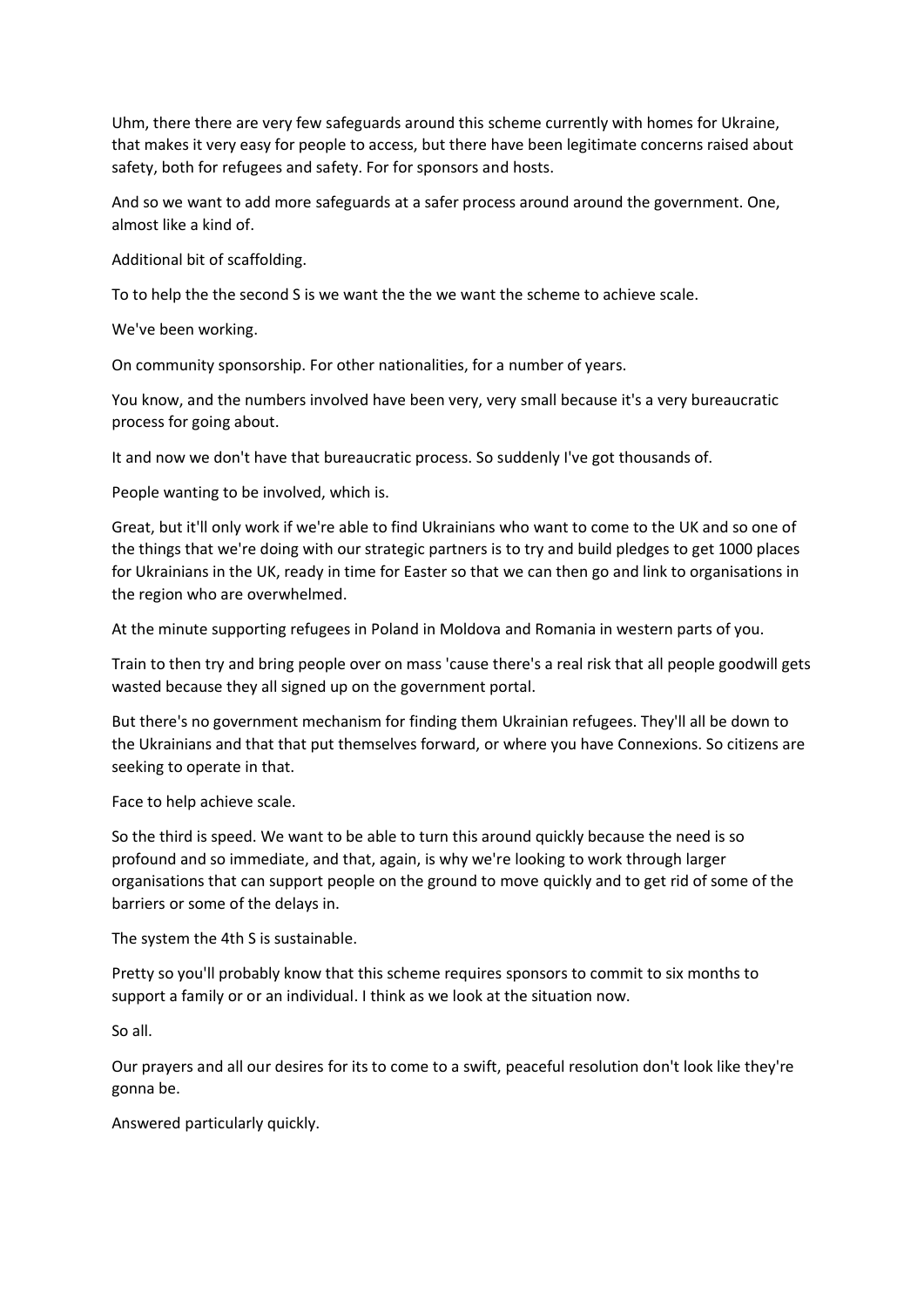And our suspicion is that in six months, for the people who come, it isn't necessarily gonna be safe for them to return. So we need to be starting with the idea in mind that our community is not necessarily individual.

Most sponsors, but the communities into which the Ukrainian refugees arrive are prepared to be able to support their resettlement for a longer period of time, if that's required.

As that sustainability factor is really important, we don't wanna get to a .6 months down the line where suddenly it's like.

Well, what do we do next? And there's nowhere for these Ukrainians to go and no kind of support. We think they're going to look at a.

Longer amount of.

Time and the final S is that we want to improve the level of support that is available, particularly to sponsors, and we think we can.

Best deliver that by working in collaboration with strategic partners like the Diocese of Oxford. Because we can deploy our resources and our training.

Uhm, well in relation to 2020 strategic partners who in turn could be getting 50 people each if we're trying to support 200 groups individually in the UK to resettle that same 1000 people, that's just gonna exhaust our staff and and and they're gonna burn.

Out so we want to make sure that it's good support provided.

In the best way of doing that.

We think is to build capacity within strategic partners like the DIASYS, so that can be cascaded down to local parishes and groups on the ground. So those the 5S is and kind of why we're engaged in this space.

That's fantastic, thank you very much for that. One of the questions I think people will ask is whilst we're doing cheques here and safeguarding here, what are the cheques that will be done on the people coming into their homes from Ukraine?

That's a great question, so the formal Home Office key, sorry, keep saying Home Office 'cause the Home Office normally do this, but it's department of levelling up Michael got which Michael Gove runs which has response.

Ability for the community hosting side of of of of this the Home Office will do the cheques on the refugee who come so they will have to submit that they'll have to get a visa essentially.

And now there are very liberal and generous terms for those diseases. Currently. I mean basically, if you're if you are a Ukrainian or if you were resident.

At Ukraine from the 1st of January 2022, you're likely to be eligible. They will then do some tests just to cheque. They're on security reasons why that person might not be a good person to to to to house as a as a refugee, but that will kind of mostly.

And be be it in terms of cheques from the UK side. Local authorities will be resourced to do some kind of light touch checking in after the refugees have arrived, but I wouldn't hold our breath waiting for that to be particularly proactive.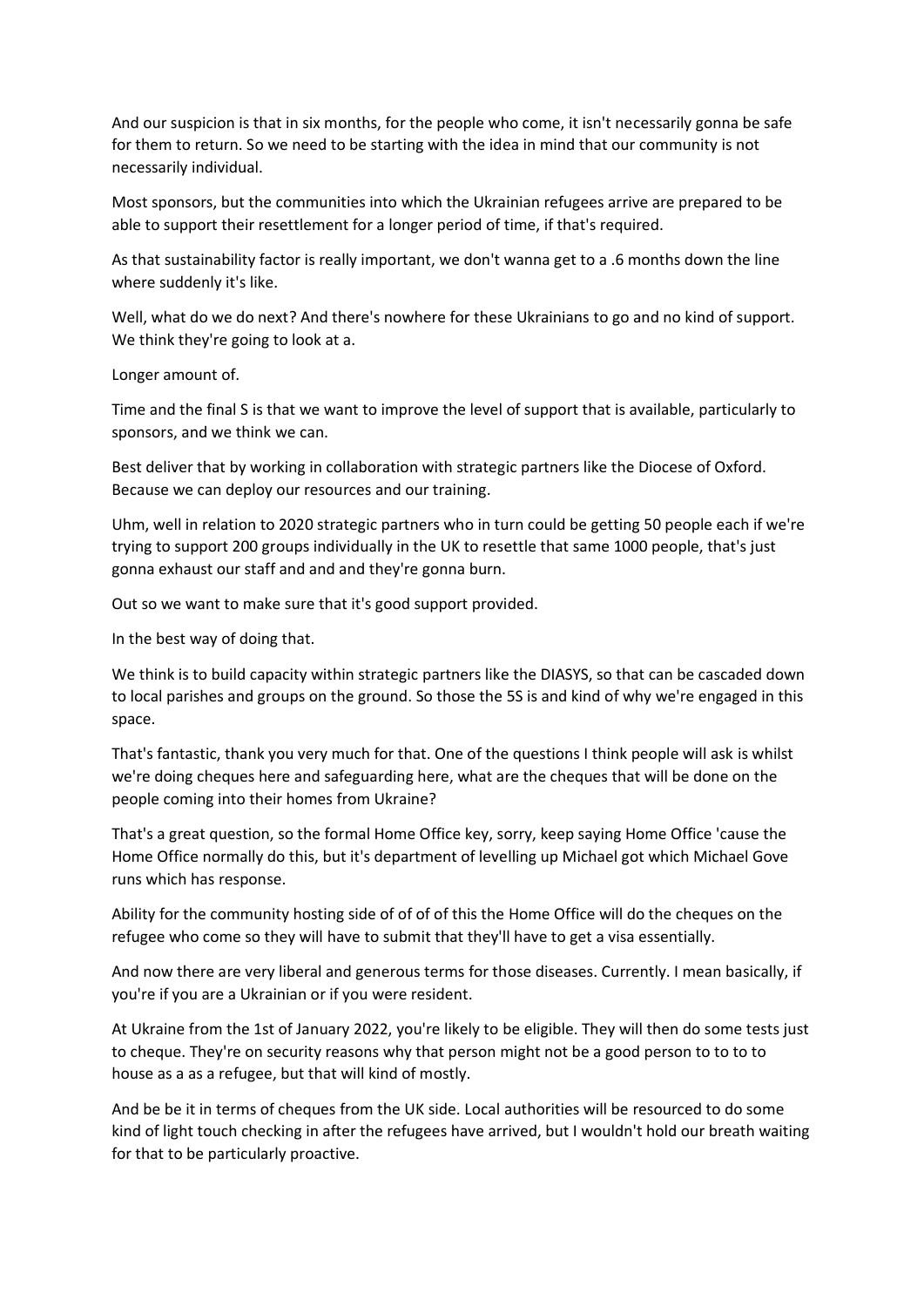I think that we'll be dealing with the most extreme that kind of kind of difficulties or.

Cases and what we want to do.

UM is build relationships with organisations that operate in the.

And that are working face to face with refugees in and around Ukraine and to work with them on developing some safeguarding and and and vetting procedures there.

And that go on top of this so that we actually know a little bit about the.

People who are.

Coming before they arrive, and that's not because I think.

That they're likely to be a great threat.

Uh, or a huge risk. I think it's more likely that we want to that it would be to find out a bit more about who they are and what they're looking for and for us then to be able to match them to an appropriate sponsor and and and host. And based on their needs and interests and and and what support they may need.

That's brilliant, thank you.

Very much, and when we actually.

Have the people on the ground in Eastern Europe who are ready to come over here they'll be getting support with their visa applications and and the paperwork side of things come from their point.

That's that's the hope I mean. At the minute there is no again at the government scheme. There is no support for that currently.

It's literally you know, down to the refugee to be able to get here once the visa has been granted, but already we're hearing that people have had difficulties filling in forms.

What we would like to be doing and just this week, we've decided to to hire in a Ukrainian speaker.

Uhm, who's based in the UK to help?

With things like language and translation and helping people to be able to access the forms and support to do that, I don't think the forms are as complicated and as has been the case for things like community sponsorship, which which have been very lengthy.

But no doubt that there will be a barrier to some people, and so we need to make sure that we're doing all we.

Can to reduce those barriers and that is better done frankly, kind of in the region.

However, it's amazing what we can do via zoom now, so that could also be, you know, kind of mass visa writing sessions where we have Ukrainian speakers talking people.

Through it as they do.

It so we.

Can think of cleverly about how we leverage technology.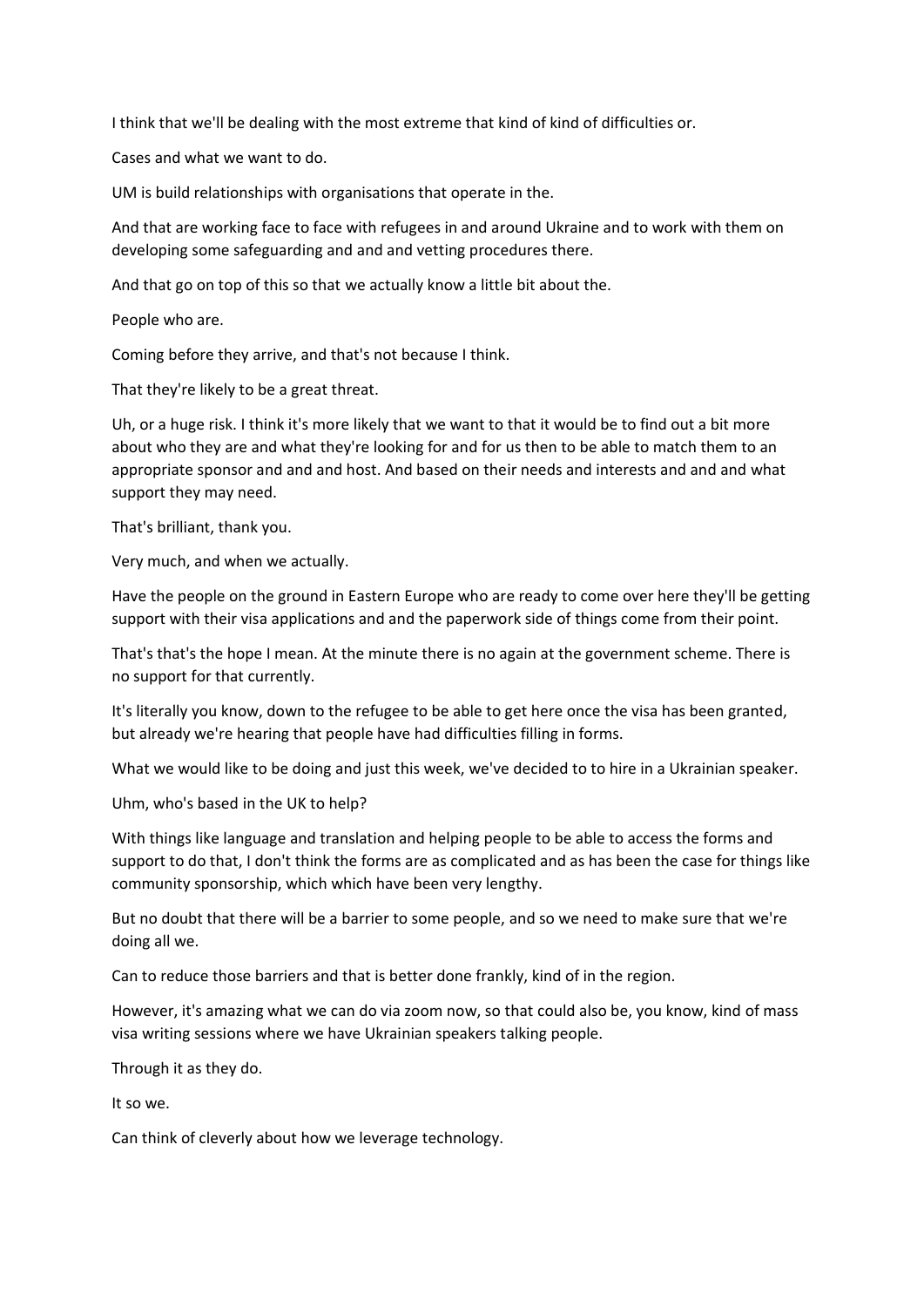The other thing to say this is that we are moving into the unknown here. We just don't know how exactly this is going to work, and we want to work closely with strategic partners and hosts on the ground to learn from their wisdom and experience.

And already people are are doing this scheme on their own to some degree, but also to pool our wisdom.

Our resources so that we come up with the most efficient way of doing it, and we're not having everybody kind of reinventing the wheel.

Fantastic and Jonathan just one final thing. How optimistic do you feel about hitting this target of 1000 refugees by Easter?

I'm really optimistic about the fact that we will hit our uh, thousand offers because as we know the you know, the British public is being very generous already and through our strategic partners, we're already above 500 and with more coming in every day. So I'm confident. Hopefully by the end of this week that we'll hit around the.

1000 mark. In terms of recruiting the Ukrainians and we've been having conversations this week with.

Charities on the grounds who are working directly with Ukrainians and their view is that there would definitely be demand for this.

The problem at the moment is the Ukrainians don't know that this is on offer and that in terms of coming to the UK.

We're not very high up the list, partly because we're geographically with the furthest away from of the sort of organisations sort of countries that are offering help.

Rather, and we're not part of the EU anymore, so that to make a political point. But there's a practical point there, because most of the other European countries are making a common offer through the EU, and that's what's known about, and that's what's being communicated.

And the UK Government has put no resource currently into kind of communicating or advertising this tu tu tu tu Ukrainian.

And and then also, you know, lots of Ukrainians may well want to stay, you know fairly within the region they are likely to have linguistic or cultural or even family ties in the countries around, and because often the men are being left behind and they may not want to move too far. However, having said that.

And the scale of the crisis is so fast that finding 1000 who want to come, I don't think will be difficult.

And it's just a case of there will be that thousand there that we just need to find them.

And then in terms of by Easter.

I'm I'm confident again that we can make the the the set up work on our side that is civil society side.

It will require government to make sure that they process the applications and process the visas quickly and they promised to do so and I have no reason to disbelieve.

Them in regard to that promise. However, we don't know for sure whether they will fully be able to deliver that.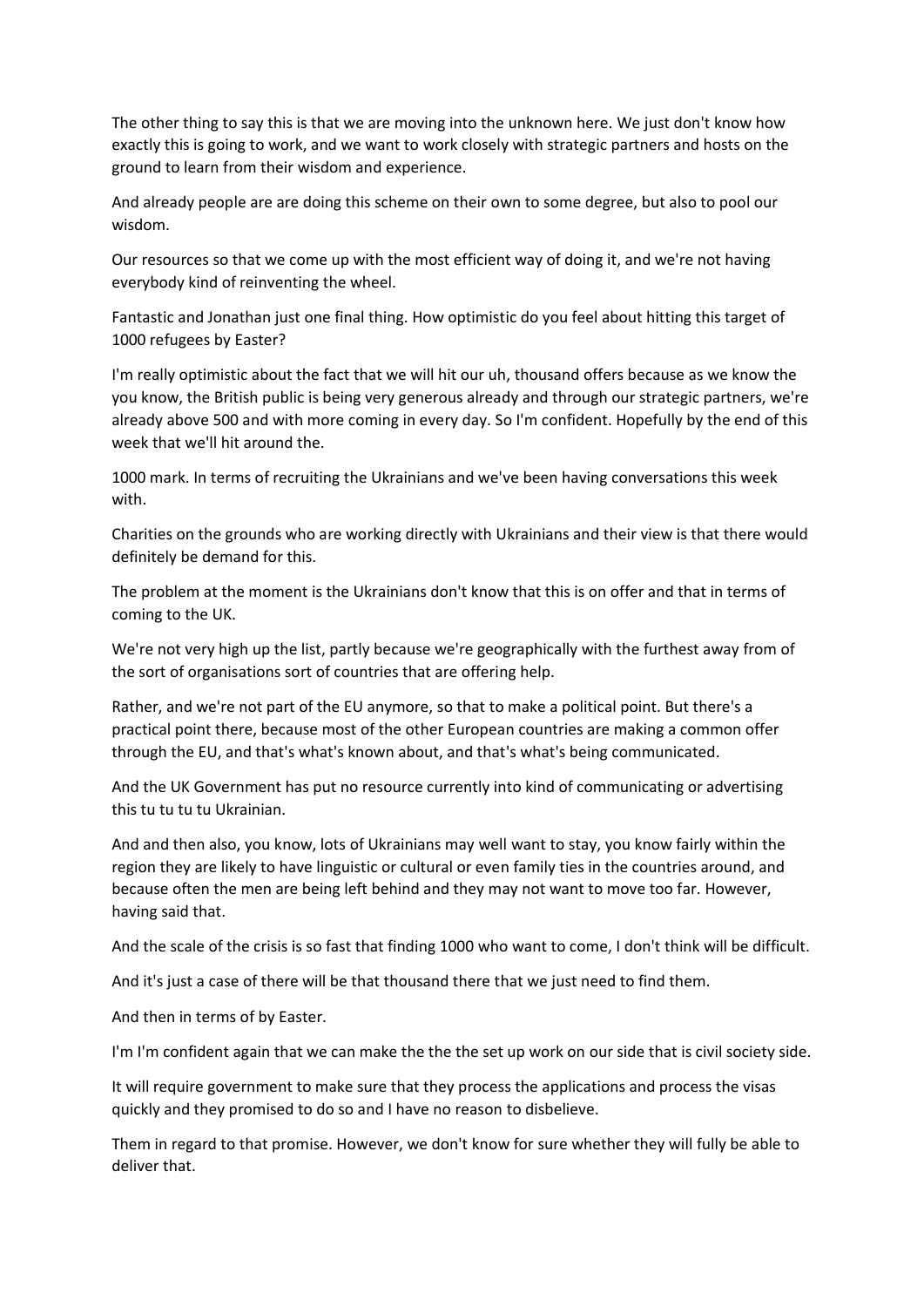Deliver that on time so.

I yes, I'm confident that we can do our bit. Yes, I'm confident there's a need. And yes, I'm confident the government intends to do it within that timescale. Whether all of those things come together. Given the pioneering nature of this work.

You know, I I'm I'm confident, quietly confident, but I don't want to be naive about it.

There you know there's very many challenges we gotta get through.

John, thank you very much. That was really helpful. Thank you.

Very much indeed.

So we got a grasp of what the government scheme is that's in place at the moment we understand that citizens UK are a strategic partner in helping us join those dots up and bring Ukrainians over from from the war zone that they're in at the moment to the UK, where they will be.

In safety and.

As diasys, there's task.

Group A small.

Group of us that have been asked to pull together a strategy to make this work.

So what I'm going to do now is just talk through with you what it is the diagnosis are bringing to the table on this and and you obviously as as part of the dice. This fit into this so.

We want to work in partnership with Citizens UK and we want.

To offer sanctuary to at.

Least 50 refugees in Oxford diocese if possible. As Jonathan said before Easter.

In order to achieve that, we will need to register the hosts and that's why you're here, because you registered and and we will act with Citizens UK to then match you with refugees who are looking for support and entry into the UK.

Once that matching process has taken place as a as a diasys as a strategic partner, we want to make sure that you as hosts and they as refugees are supported really, really well and looked after certainly for and hopefully beyond the six months that they're able to stay in the UK.

We'll do this in a number of.

Ways so in terms of registration, you've registered through the DICIS online and.

You've probably also.

Registered with the government as a potential sponsor.

I think it's probably quite important you do that because once we make the application the visa application, that's where the government in theory is going to join the dots.

And that's where the the payment of £350 and and the financing to resource the the refugee comes in as well.

So if you have only.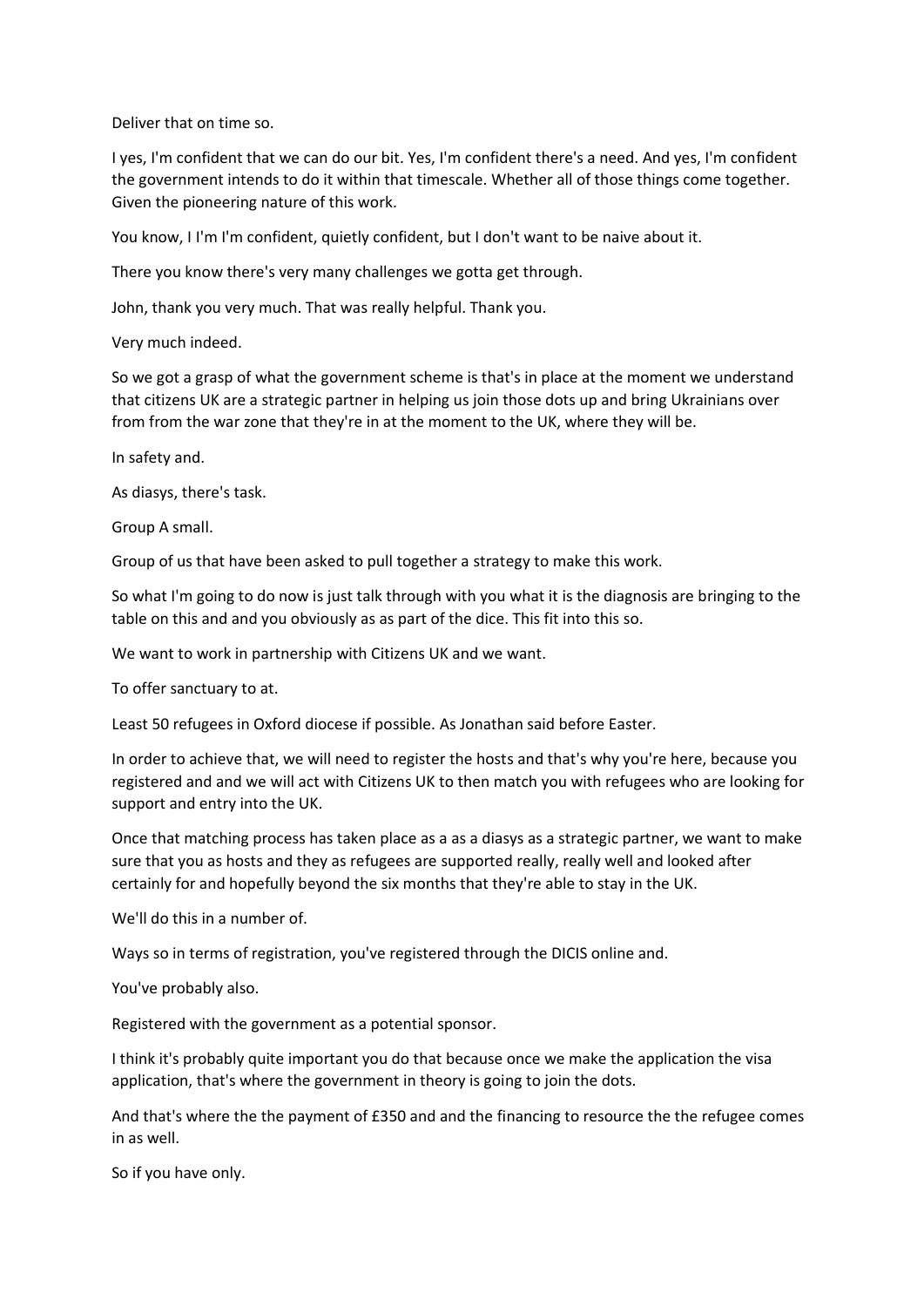Registered online with the dicis. I think it's.

A good idea also to register with the government.

Once that's happened, you'll receive an email from us and you may have already received it, asking you for a little bit more information about the accommodation.

You can offer that.

So that we can accurately match those people who will be coming over with the hosts. So if you've got one bedroom or two bedrooms, and if you've got.

Access that would be suitable for someone with disabilities, and if you're more able to cater for children than other people, that's the sort of thing that we will need to know.

And then we.

Would begin the safer recruitment process as you are more than aware people coming over as refugees, particularly women and children, are vulnerable people and we want to make sure that they are safeguarded as they possibly can. The local authority will have a statutory duty that the government has passed down.

To them to do certain safeguarding cheques and we're going to go over that a little bit more later.

On but they will do a home cheque on all the accommodation. It's probably not going to happen until after the refugees have moved in, but they will have a window shortly after they've moved in to do a home cheque.

I say it's not gonna happen till after they've moved in, because logistically I think they're going to be really challenged to do it beforehand.

They will also want to do a DBZ cheque.

On all people over 18 in the household to make sure that there's no reason why vulnerable people shouldn't be placed in the household.

As we're recruiting you as volunteers on behalf of the DICIS, it's very likely we'll also ask you by email to do a confidential declaration to declare anything that might come up on the BS and anything that we need to know about, and also possibly ask you for one referee who can vouch that your people who are suitable to have refugees.

In their house.

So that that's something that we hope we will be able to begin outside of it fairly soon, and then as soon as the matching process has taken place, it's over to the local authority to do the more formal cheque.

And we'll also do a briefing with you and that's what this evening is largely about, and what we're going to be briefing out is things about housing people safely, safeguarding issues, some good practise, some challenges, and dealing with problems. So this is a sort of stage we're at right now. The next step.

Is to identify a lead contact in each Deanery because if we have someone locally, they're more able to respond to problems and needs than than just one person.

In the centre.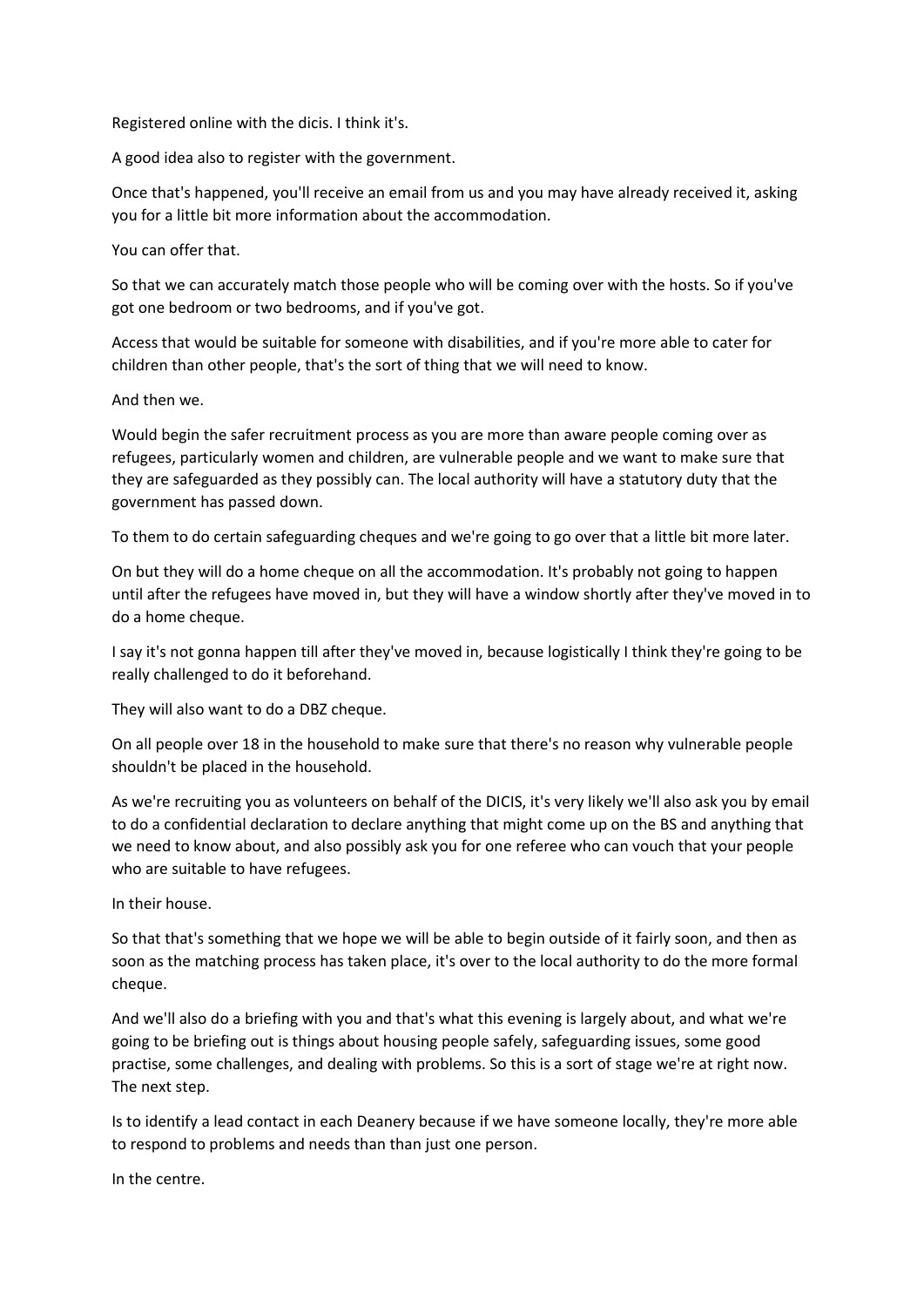And we need to identify churches that are able to act as support centres. We know there's a number of churches in our diocese that are already.

Really good at supporting people who are refugees and people who are asylum seekers and the local population in general who are in poverty.

So churches where there already are the skills.

For people to.

Help signing on to benefits.

And registering with GPS and registering with schools.

We'll offer training to those volunteers to offer immediate support, and again we've got the signing onto benefits for registering with the GP, etc, but that's the sort of training that you might need, and we're not necessarily asking the hosts to do that, although you may have those skills at what we'd like to do is make sure there's a local centre.

Where where we can make sure that that's done.

Uhm, in in each Deanery and then there may be additional things that we need to look.

At and we're we're sort of exploring.

This at the moment.

Which is, you know, some sort of welcome pack, some sort of.

Initial get you.

Started until any money comes through from the Gov.

Meant to help support the people so packs of toiletries and basics welcome food and things like that, and they're the sort of things that our Deanery leads will be able to look at.

Then what we do is we register those people who have offered non host support. We've got lots of people who said that they can help support you in the hosting of refuge.

Jeez, they've registered online and what we're in the process of doing now is identifying and assessing the skills that they've got.

So if we discover we've got lots of people with skills in benefits or in in accessing school places or in in helping people with English, that's the sort of thing that we're looking for. We'll also hopefully be able to identify the.

Signory support and administrators from that as well.

Where appropriate for those people, we'll need to do a safer recruitment process, as I've already outlined, and then next week after we've done our briefing with you hosts, we'll do a briefing with the non host support to begin to get them lined up and ready to support this prod.

Then the matching begins and this is where Citizens UK and other global partners will work to identify Ukrainian refugees that want to come over to the United Kingdom and they'll let us know who they've identified locally. At Oxford ISIS, we will be matching these hosts, the hosts.

And based on the information you've given us with the refugees and and.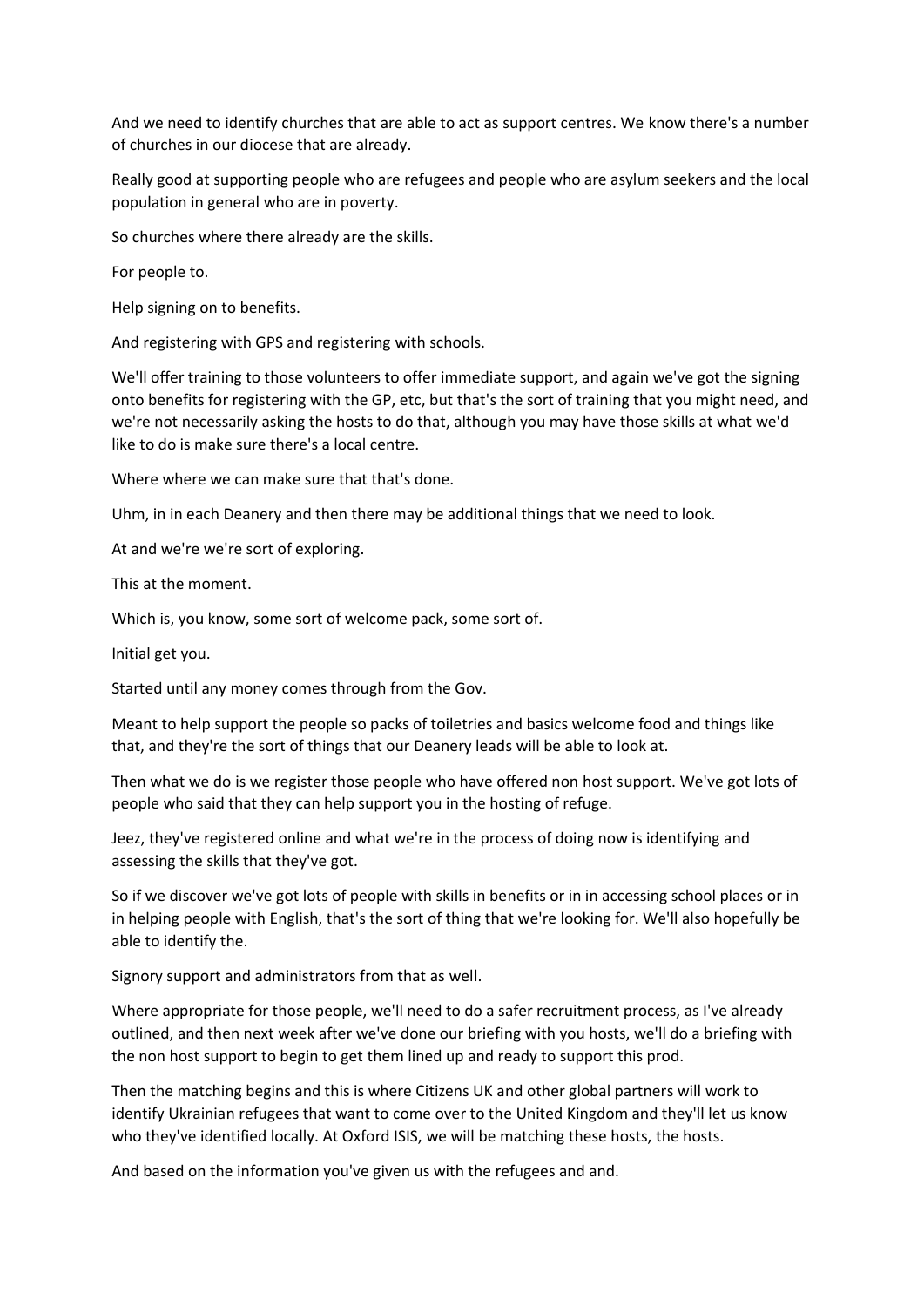At that point.

As a sponsor you will need to complete an application form with the refugee to be able to bring them over and again, that's where we're hoping to get some support.

In as well.

For some people, and it's online. For some people it's going to be easier and some people it's going to be harder. But with Citizens UK and and oxidises the the aim is to offer as much support in getting.

That essential document that then gives them the visa to come over done at that point. Then the refugee application for the visa should go through based on the information that they've supplied, and you should also know at that point if and who you're likely to receive as a guest.

We're then getting ready to welcome the refugees and they will travel, supported by Citizens UK to the UK and we need to work out who's going to welcome them to the point that they're dropped off.

It's likely to be by coach, but we're not sure yet and some of the non host support will be able to help with transport and travel.

So if you're a host that doesn't.

Have a car that's.

OK, we should be able to sort that out.

Not your. Your guests can be met and taken to your accommodation. And then we've got two or three days when we need to get some essential registration paperwork done.

The first piece of paper work we need to do is get them signed on to benefits so that they've got some income and also that will give them a National Insurance.

Number as well.

And it's really important. We then get them registered with a GP, and if there's children we need to identify school places and get them registered there to the education department of the diocese are going to help us with that.

So we hope that we've got some some good support to do that initial registration. That makes life a little bit.

Easier for people.

Because it can take a little while for benefits to come through. We know it will take a little while for benefits to come through.

The government has said that they will make a payment of £200 to each refugee to get them through the first few weeks of getting food and and the sort of essential things that they need. And if you, as hosts find that that's something they're really struggling.

Web then we we need to look to the non host supporters to be able to resource whatever support you need to be able to make sure you know they're comfortable.

Post welcome, there'll be a settling in period and we'd like to be able to give them an orientation to learn in the UK.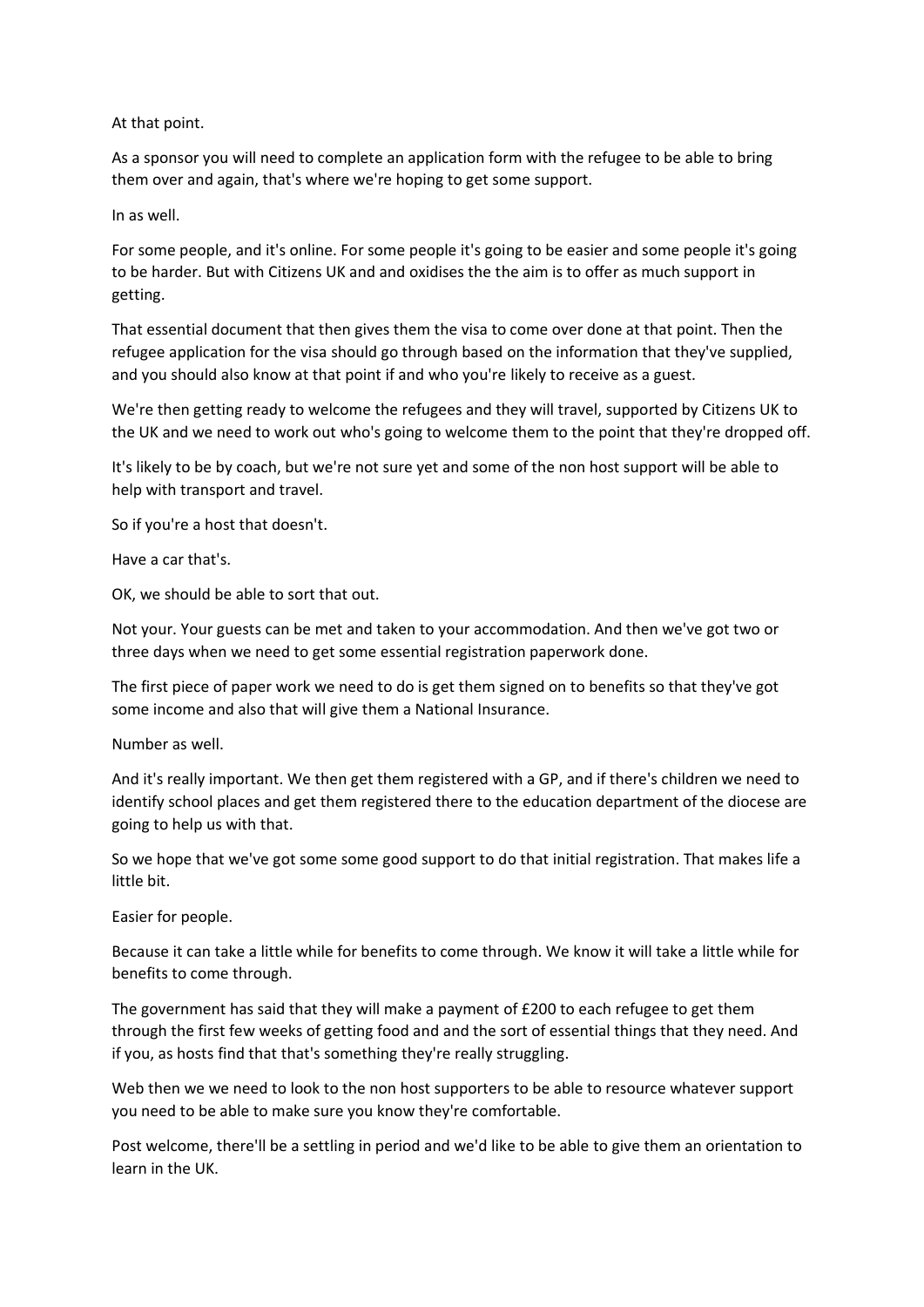A lot of that's going to be about.

How you welcome.

Them and help how you orientate them to your local area. But what we would like to try and do is host at a local church or centre some sort of welcome event.

That that helps them to understand what it's like living in the United King.

And maybe at that time identify support needs.

It also allows.

Different Ukrainians to come.

Together and and know who's nearby, who, who they may.

Know and who, who will speak their language as well.

We'd hope that we'd also be able to do another social event so week one and week two and three, a social event to bring refugees and hosts.

Together for mutual.

Support probably around geographical areas.

Week three and week six. A call or a zoom to cheque. Everything OK and the placement is working and we're going to talk a little bit later on about when things don't work, but you can expect as a host to have that call.

It may geographically be possible to do a visit as well, but just to cheque that everything is OK with you as a host and everything is OK.

With your guests as well.

And then the ongoing support is really, really important.

This is all a work in progress, but the hope is we'll have a Deanery lead who's available to support and link with diocesan support and other support groups and.

And we're working with Citizens UK and local churches to identify what they are.

The project coordinators, which at the moment is Hannah and myself, will be available to.

Support you as.

Well, we have already as a dicis, got online English lessons set up and employability support.

Let's set up, which is what we did as we welcomed Hongkongers over the last year or so. So we've got that available for people.

To engage with, but we also know that there's English lessons and employability support locally within communities, so there will be Connexions there as well.

I will also provide you with an emergency support number if if things are very difficult and you feel that.

You need to get in touch with someone immediately.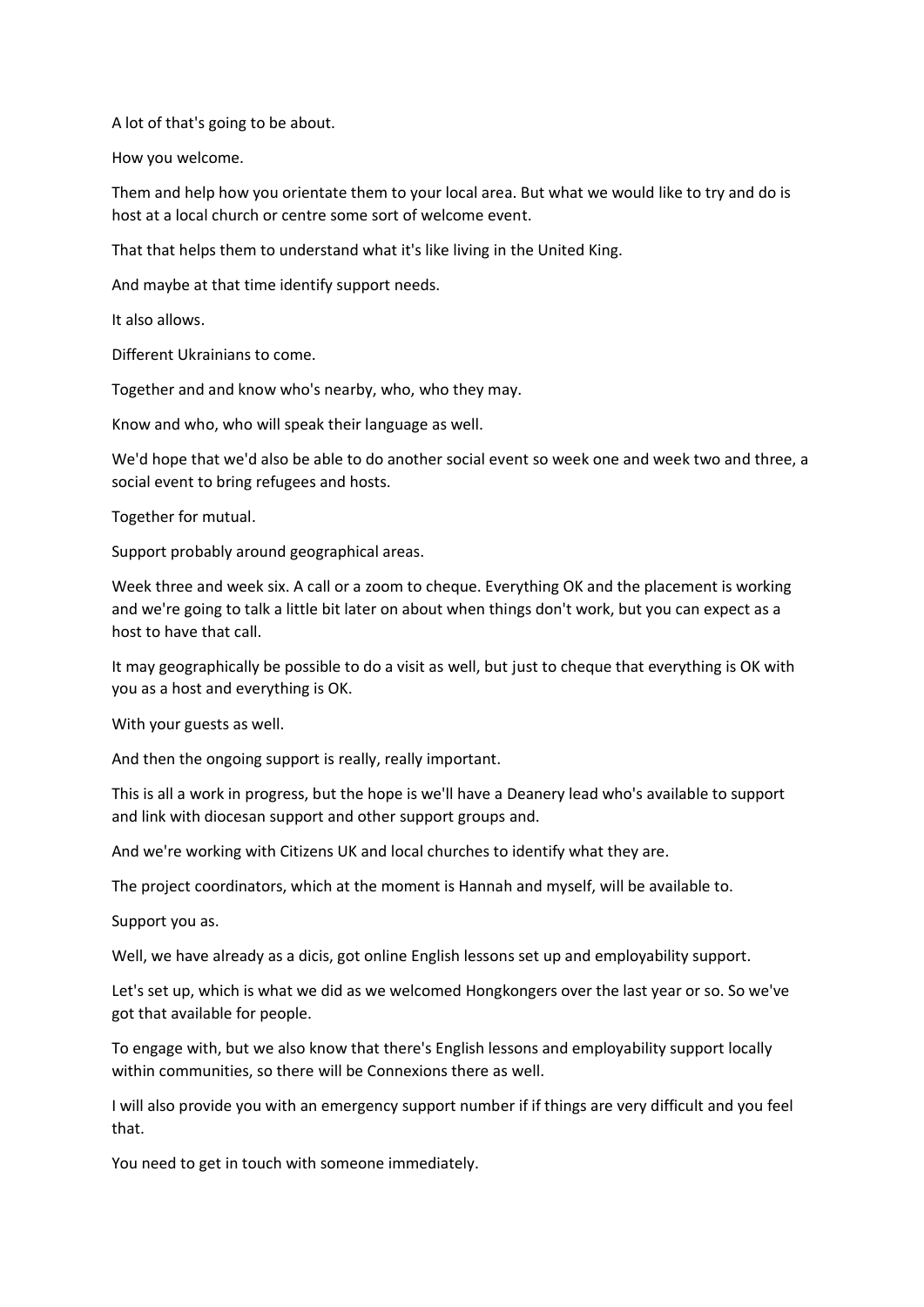Just in case there's problems and we'll talk a little bit more. As I said about what they might be, we're going to try and identify some accommodation that's set aside for emergency or problem rests.

Fight there, there's all sorts of things could go wrong. So if we need to move a family out temporarily, if there's a particular problem we want to have some accommodation set aside that.

Will allow us to do that.

And allocated emergency accommodation in case the placement.

Breaks down, so as we work out where the best place for hosts are, we'll also probably be identifying some people who might be able to offer that emergency support so that we don't leave anybody homeless and stranded, or people feeling vulnerable.

In their own home.

And then finally, after six months, your formal commitment to the refugee ends.

And there's an option to continue to support or to help them into independent living, or to help them back to Ukraine.

Depending on the political situation, but we recognise you need a lot of support in this as well and we will need to be working with local authorities to work out what the move on is and by then we will have a much better idea of.

What the long term need of the refugees are who have come to the UK at the moment? There's an emergency short term need.

But by six months?

If people are still here, we we need to know.

What we can do to help them?

And there's also the option to support another refugee at the end of those six months. That's the plan. There's a lot of work to do in that, and you are the first step in that what we want to do is make sure that you've got lots and lots of information so that at the end of this session today.

You feel very sure.

About the steps that you're taking.

So I'm going to hand back over to Hannah and I'm going to stop sharing.

And Hannah, I think you're going to have a conversation with two people who are experienced hosts or people who are refugees or seeking asylum.

Absolutely thank you so much Liz. That was really thorough, but it was a lot of information so we're changing tack a little bit now and.

We've got some stories.

So first of all, we're going to hear from Allison, and then we're going to hear from Jill, and both of them have experience working with refugees and hosting people, UM?

So first of.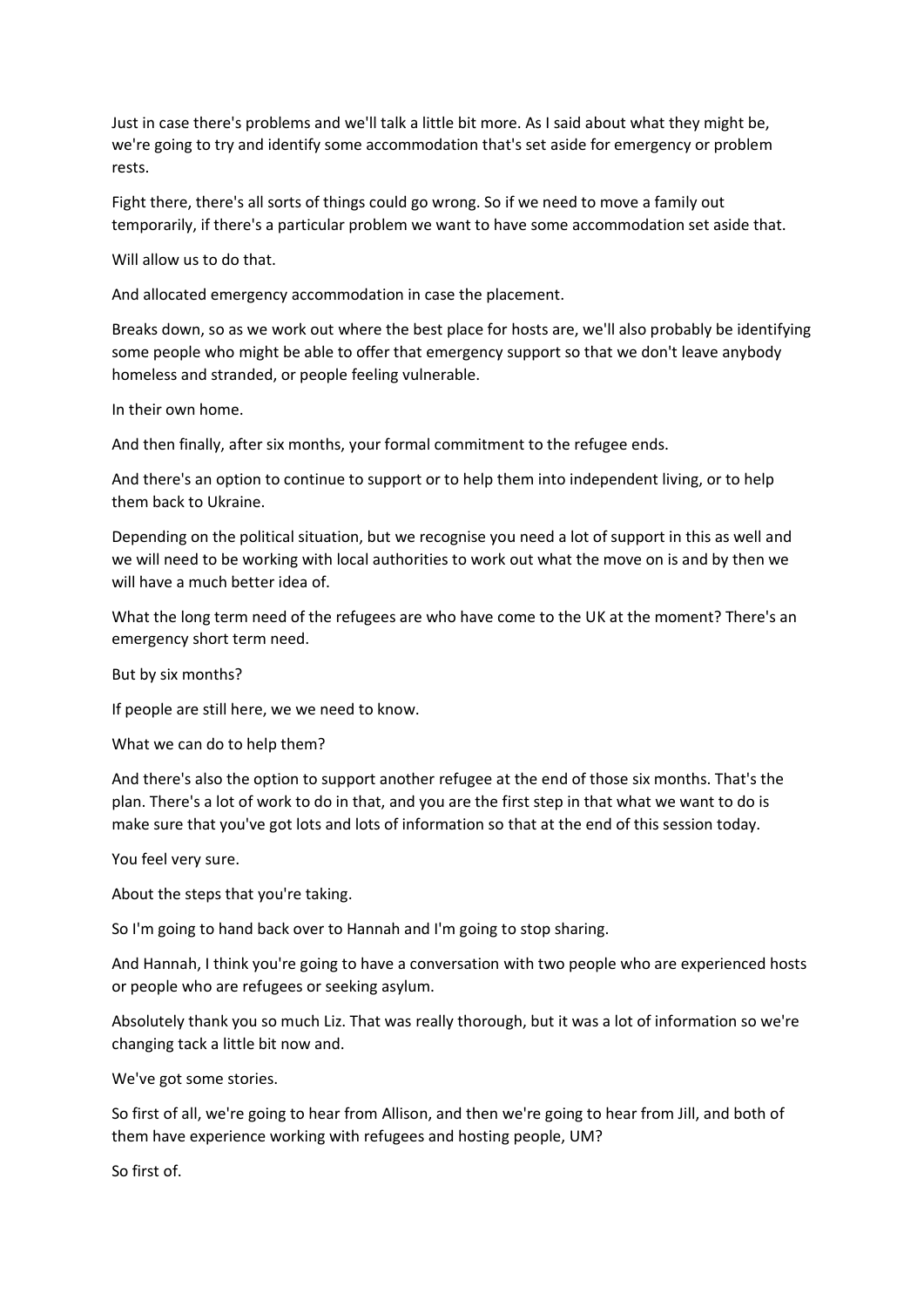All we're going to hear from Allison.

And the reason we've got both of these to come to share their stories tonight is because there is a lot to think about when you're hosting refugees.

We're so encouraged by the numbers of people that have signed up and all, uh, 112 of you. I believe on this call, and there'll be some more on Sunday and then the others like Liz mentioned, who are gonna.

Offer other types of support.

But yeah, there is a lot to think about. So first we're going to hear from Allison. Allison is part of a community sponsorship group called Oxford welcomes Refugees and they have very recently welcomed a family refugee family to Oxford. So this is a slightly different model to what you're hoping to do.

On this call, because the sponsorship model that Allison has used is about getting a family in their own house.

Thing, but she's going to have some great insights to you for you about what it's like to support a refugee family. So Allison.

Over to you.

OK, well thank you very much for giving me the chance to talk about why favourite activity at the moment and lovely that so many people have have signed up. That's absolutely great. Really exciting.

Yeah, so as Hannah said we we about two months ago received a Palestinian family from Iraq.

We had been preparing for it for a long time, so that's where the this is rather different from the present pattern that you're going to be following, and so it's a parents and, uh, a son of 11 and a daughter of seven.

And as I said, yes they arrived two months ago. We met them at the airport and we're committed to supporting them for two years and possibly beyond that.

But that's the commitment and it Hannah is quite right. We had to find rented accommodation for them and.

And I'm sitting in Oxford, and that's really difficult in Oxford because it's just so expensive. But we managed it.

Or rather other people managed it so we have a team there about 10 of us who formed the team.

And we've worked together both in the planning and training and so on and in the actual supporting. And it's been a really steep learning curve.

I, I think that it's it's a somebody said to me it's a bit like having a baby in the sense that you've no idea what it's going to be like.

After you've had the birth, you know it could be almost anything.

But it's been absolutely fascinating and and I just wanted to share with you that tomorrow, the 11 year old boy is starting secondary school.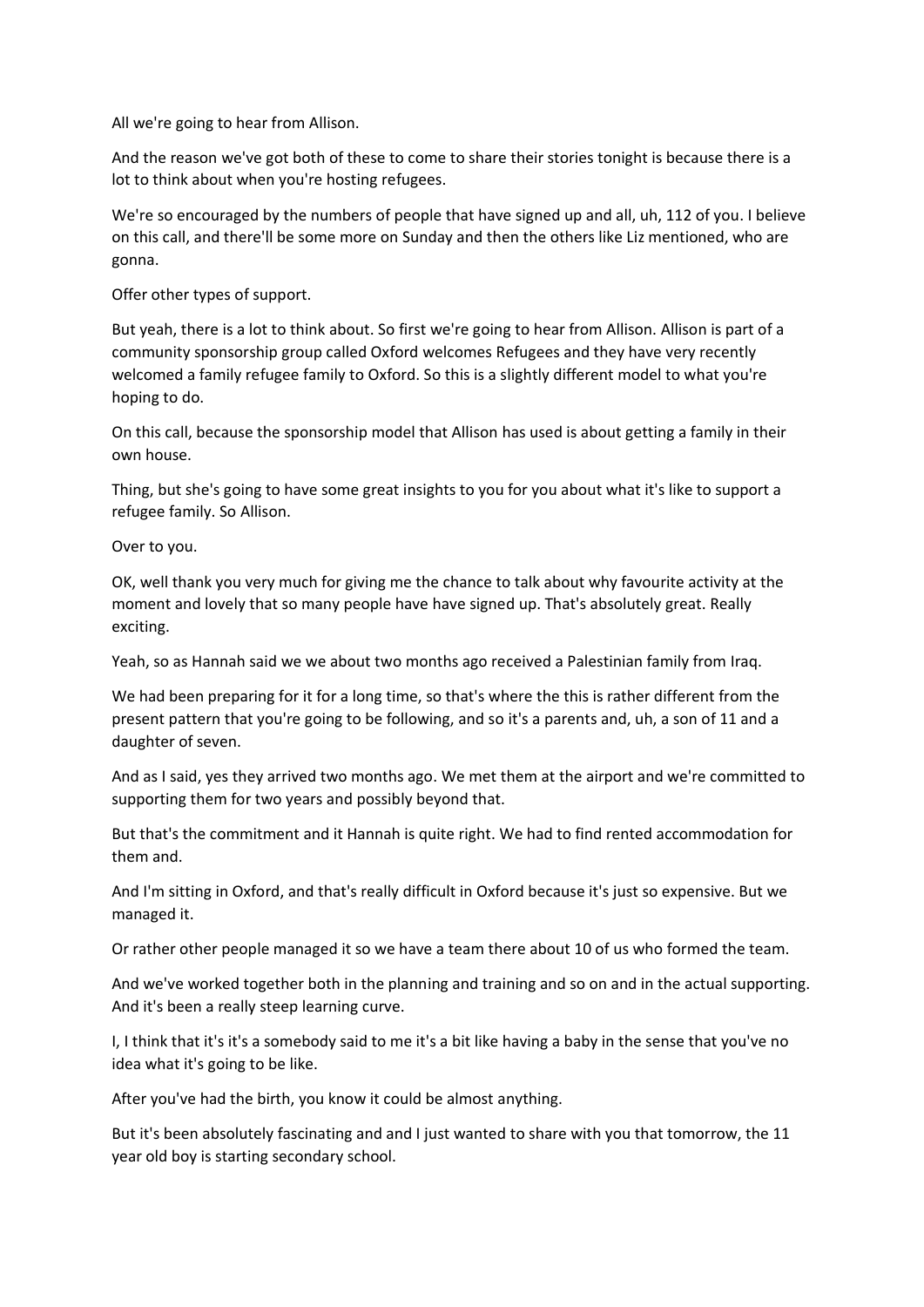We did have to struggle to find a small place for him. It took seven weeks actually.

But he's it's from a Muslim family and they are going to the Roman Catholic Secondary School in Oxford and and I just hope and pray he'll be fine. He's got very little English.

## Anyway, I'm

The the things that are kind of similar or the things we've learned that I think are relevant to what you're going to be doing, is first of all, you really need to do your research and find out.

What and who might be able to be involved locally and and by locally I mean our group is predominantly part of the local parish church, but we've also drawn on a wider group of.

People as well.

And it's some of the things that are really kind of quite obvious if you think about when you have gone to live in a new area, what are the things that you have found difficult and what are the things you've needed help with. It's like that, but on a a a bigger scale really. And and I was remembering.

That when my family we, we moved from a little tiny village in Wiltshire to Oxford. When our son was about 11 or 12.

And he said, I, I just want to go and walk around the area like I used to in the village, mum.

So I said OK, not too far and he'd be back in half an hour and he came back in tears and I said, what's the matter? And he said nobody said hello to me nobody knew my name and that was the difference.

And being in the village, and so there's something really important that that, I think we're reminded of there. But one of the first things that we need to do is.

And help the family connect with some other people and, and particularly in this scheme.

And you know that the host has got people usually living on either side of them or in the street and and it's really important not to think.

Oh, you know we don't. They want to be quiet and so on.

But to be able.

For them to go out for a walk and find some people that.

They can say hello to and he'll know their names is really really important.

So that kind.

Of gentle sociability is really important, and.

And and.

Things very practical. Things like how to use the buses, how you get a ticket, what, what it costs, and all those kinds of things.

And and I think in conversation, particularly with people coming from Ukraine where it has been, there's been.

Such a lot.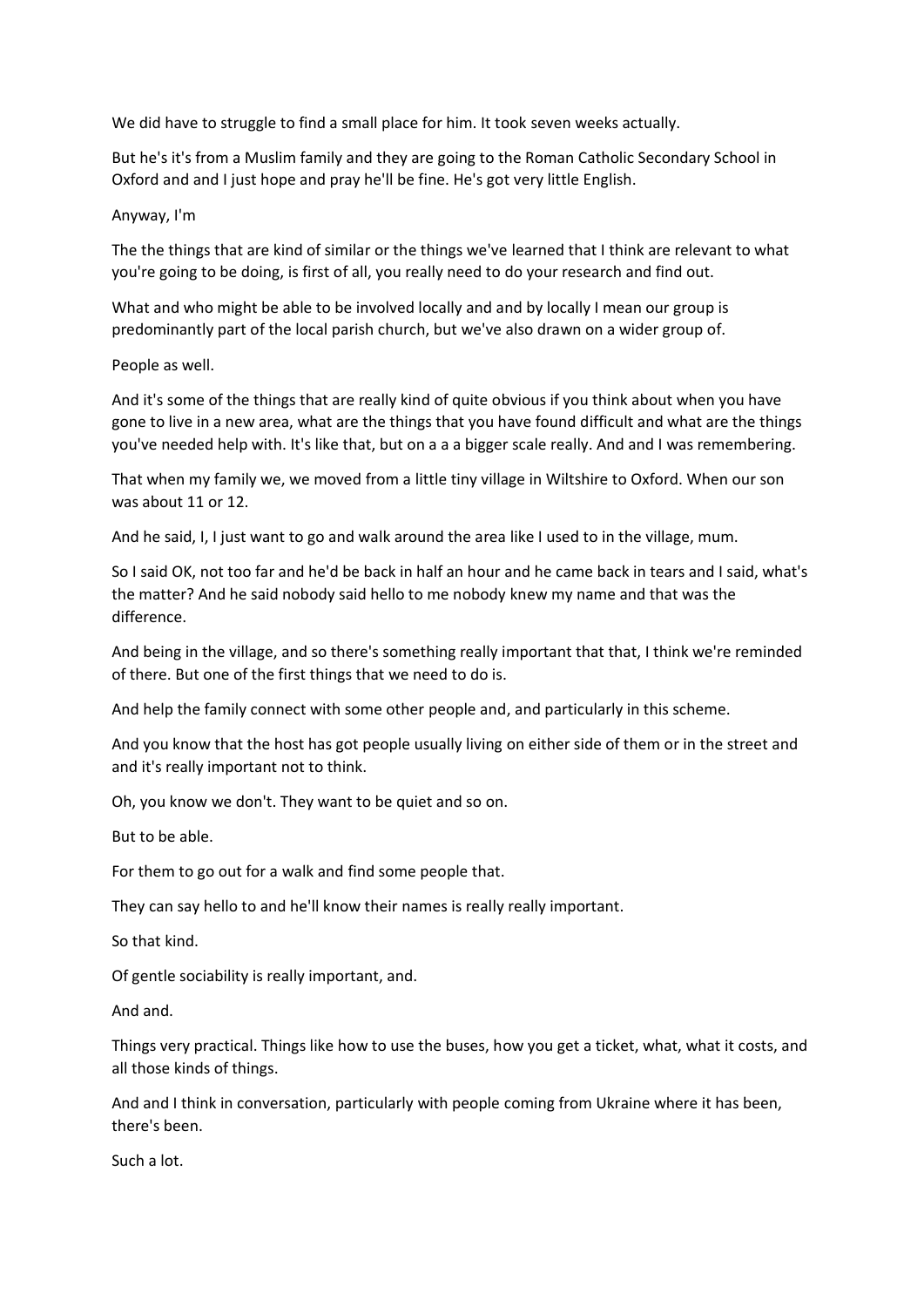Of violence and trauma and so on. To find a balance, really.

Between, the important thing is not to cross question people when they've had really difficult experiences, but to create an atmosphere where it's comfortable and safe.

If they do want to start talking about some of the difficult things, and it's OK to do so, and they feel that.

But also involving people in things that they've enjoyed before in Ukraine. I should think it's really, really important that they've got strength from before, so finding out what their interests are and connecting them up, whether it's playing bridge or going to the cinema or joining a choir or whatever.

Those sort of simple things seem to be to me a really important part of being a host really, and they're not very technical at all and so, uhm.

The other thing obviously, is to be aware of where to go to for help. If people really are experiencing emotional difficulties, and I'm in Oxford, so we're very very lucky to have a charity that works with refugees and has worked.

For over 20 years of refugees who have experienced trauma. So in Oxford, obviously that would be the main resource rather than your local GP who might not have that much understanding of what has been happening.

But it will be different in different areas and.

OK, so that's kind of the atmosphere. I think. Really in the simple things.

The other thing that's really, really important, and we've touched on it, is communication, and particularly where people the family arriving don't have much or any English.

It's a big problem actually. If you can't talk the same language, but one thing we discovered actually that there's something called Google Translate that you can is, it's free. You can get to on your phone and you just type in a simple message in English.

Fish and it converts it into the relevant language and I was nervous of using that. I thought, well, I don't know what I'm saying, but actually it was incredibly reliable for simple messages and factual things, so you know, do try that out even on the 1st evening with people and just see how it works.

Yeah, English language. Obviously learning is is really important and and.

We were lucky in that a member of our group was a qualified ESOL teacher and she had access to a course which was predominantly speaking and not writing. And that was a really good place to start, UM.

But other technology matters to a lot of people because they want to keep in touch with people from back home.

So you know things like Wi-Fi and making sure that the mobile phones you can top them up because they don't automatically work in different countries. So think about those things.

One other thing I mean, I was trying to imagine what it would be like if the family we are helping was actually living in my house with me and and I was reminded that when somebody did stay in with us for quite a long time, who we didn't really know very.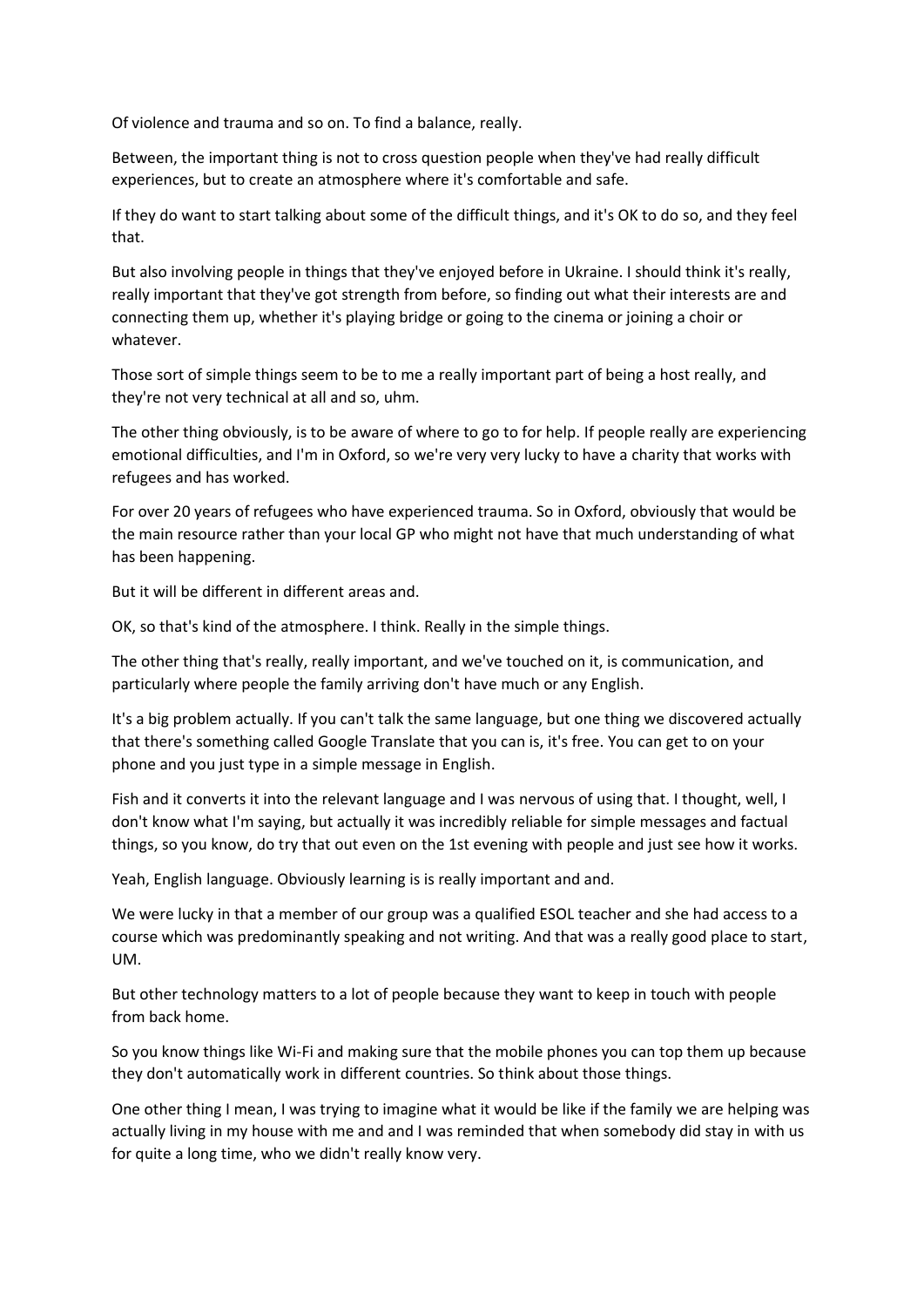Well, I wished right at the outset that I we'd talked through. What are the things that would really irritate me that they might do and and and to create some ground rules that that everybody understood? I, I I was remembering one guest who would get his own breakfast and then.

If something ran out instead of thinking of going to the shop and get it when he was out, would just put the empty packet.

In front of me and walk off.

I absolutely hated that, and so if you think what is it? I really don't want them to do and make that quite clear from the outset.

That would be really helpful I think and and then. Finally, the more technical things you know it can be a bit slow.

As I said, we've had to wait for seven weeks to find a secondary school place and and the the young man concerned has felt really sad because his younger sister got into school really quickly.

Uhm, I think you will get help with that. I don't think it's something that you hosts will need to do themselves, but you probably will be helping with filling in forms and so on.

And and benefits, yes.

It was mentioned that people will be given £200 right at the start, I think and and.

Normally it's the minimum of five weeks before benefits come through, so that's not a lot of money for five weeks, really.

So you may have to think about how to deal with that and and how much you want to help the family.

In that period.

And and finally.

There are simple things like you know showing people how to do shopping and what the currency means and things like that, which are quite straightforward and opening bank accounts.

But I guess some of the more technical things you will get a lot of help with really, because why should you know how to do that?

And and there will be people in your community or in your church who can help with that. I mean, I was amazed in my church.

That everybody that I asked if they would be willing to help with something I I was aware they knew a bit about every single person said yes.

So you you know it's it's really nice. People do want to help enormously.

You're not on your own.

I'll stop.

Brilliant thank you Allison. Yeah and I think there's a real atmosphere of wanting to help at the moment and and I heard earlier from someone from one of the local authorities that said said that schools are going to be prepared for taking in in students. We're not sure how.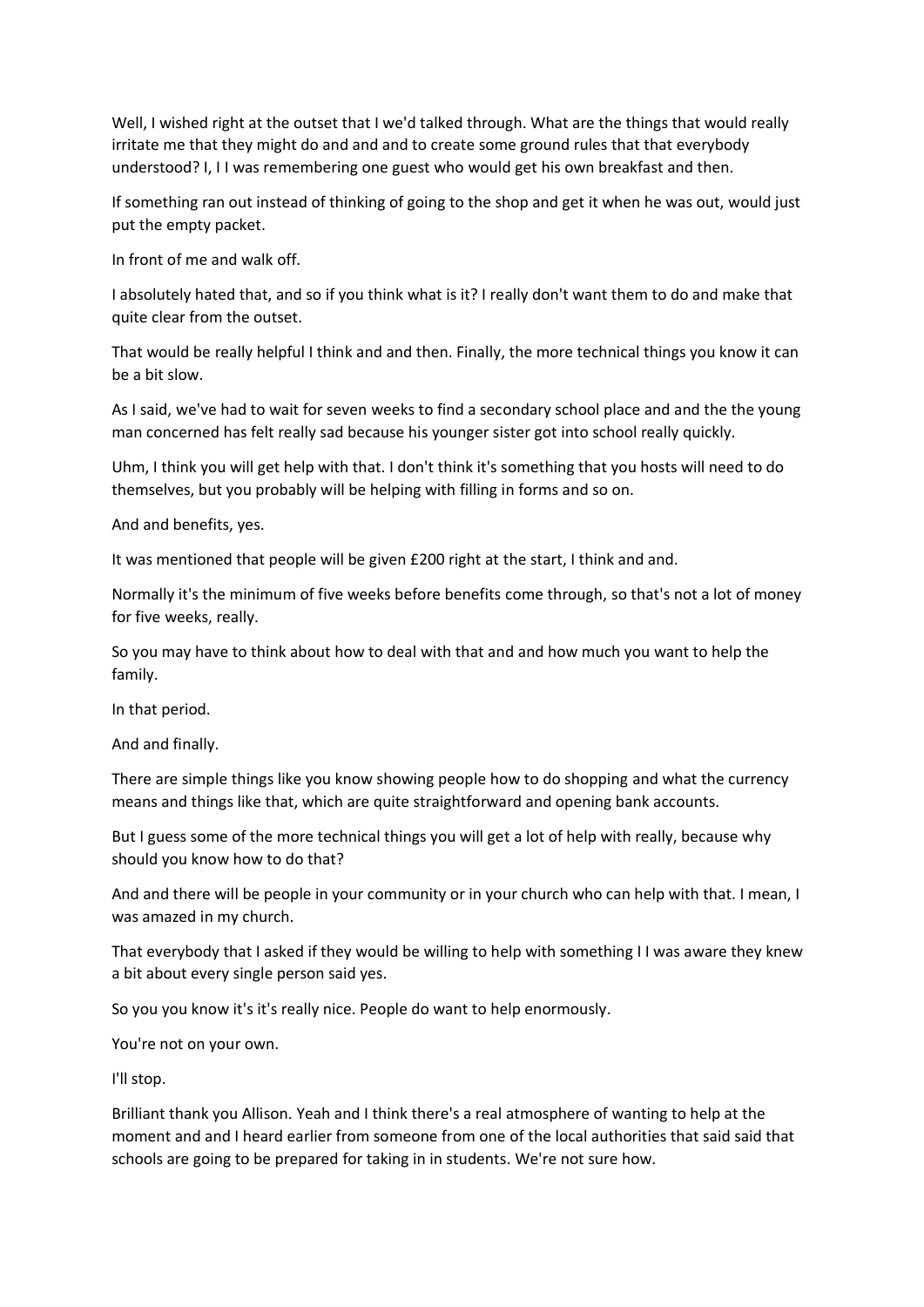That will work, but.

They are preparing for that and and also discussions about how quickly they can get people onto benef.

It's also happening as well, so hopefully these things will be in place by the time you get a guest coming to you, so thank you again, Allison and and over to Jill, Jill is a vicar in Tilehurst which is a suburb of Reading I believe, and you've hosted.

People haven't you Jill. And so I was wondering if you could tell us a bit about your experience and perhaps some of the joys, but also some of the more difficult bits as well.

OK, well I think you're all fantastic offering your homes to complete strangers and I did it because I'm in a big Vicarage and I've got 3 spare rooms but I only offered one and and I live on my own so it was a one to one sort of offering so it might be different for.

Some folks who have whole families come.

And the thing about hosting is, it enriches your life because you're learning about another culture and you do have to learn it's a give and take thing.

And and I think we tend to assume that the way we do things is the right way or the obvious way and we make.

Assumptions, but what I learned was.

That there are different ways of thinking about all sorts of manner of things, and the most essential thing when somebody arrives is to know how to pronounce their name.

And you know, some names are very difficult to pronounce. I think Ukrainian names probably are. I was directed a charity working in Bosnia for nearly two decades, so I know a lot about the Bosnian culture, and I suspect Ukraine isn't too different. And I suspect the Ukrainians.

Are very direct in the way they talk. The Bosnians. They don't say, please and thank you very much, so you might be expecting a thank you.

If you've cooked a nice meal, no well it, it might be a different culture, but I didn't get.

Thank yous because your family, you're all in it together so it's not necessary. It's a a note of intimacy rather than not being polite or anything.

So there were there were.

Happy times, you know. I made strong alliances with each person I had. I had three refugees and not for six months for two months, three months and just over a month, each one and.

Uh, boundaries, I would say I'm I'm not very good at setting boundaries because I'm a bit easygoing, so I'd say, Oh yeah, that's fine, and because I wanted it to work, you know I was the one that was happy to be, you know, easygoing however.

You have to set boundaries, so my first.

Guest, uh, she had a relationship with somebody and her husband was dying and so she was up at until 2:00 in the morning talking to this woman and then again at 5:00 o'clock in the morning talking to her. And she had a very loud voice and I didn't get very much.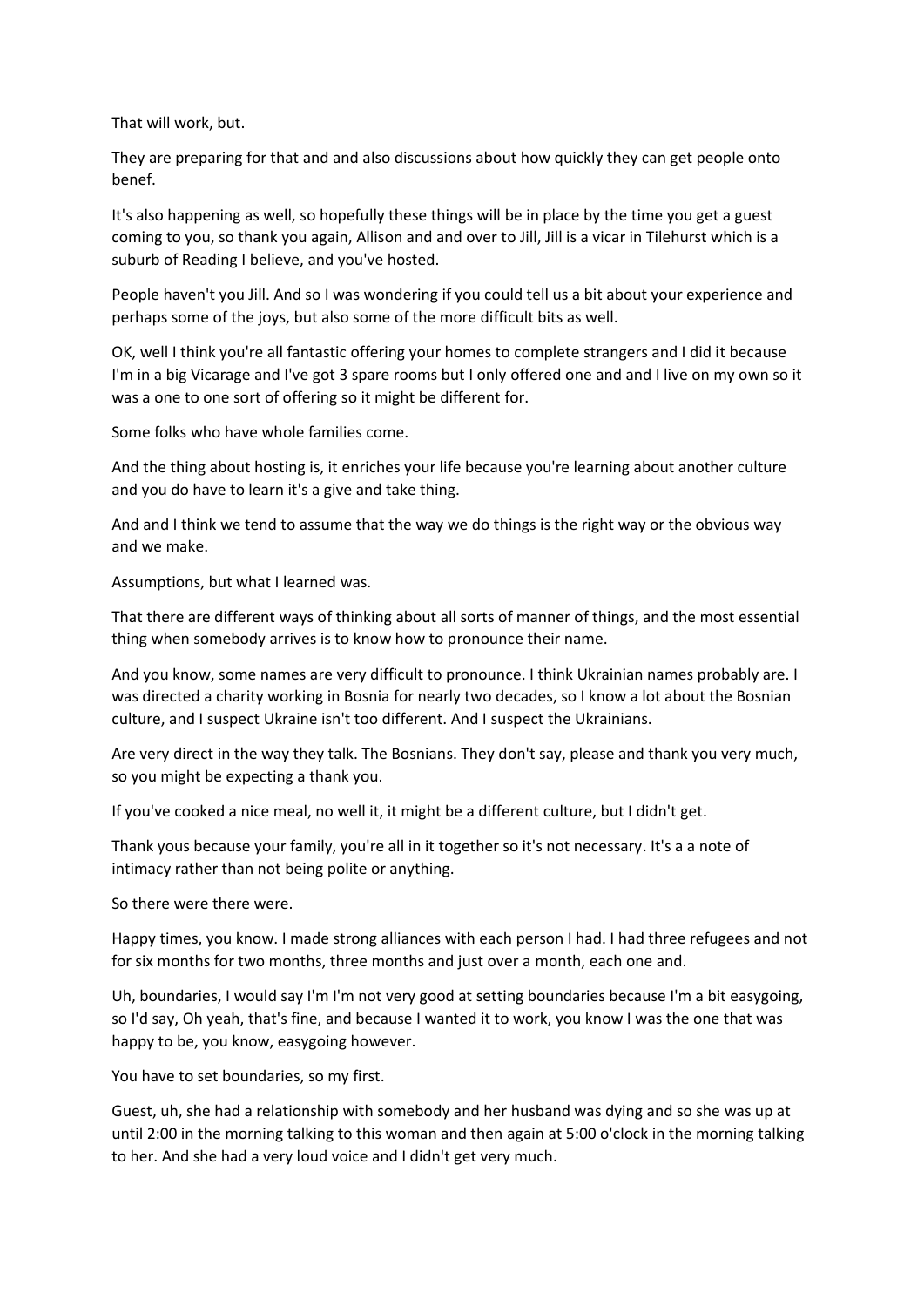Sleep and because.

I hadn't said anything about quiet times in the house or bedtimes or getting up times it. It was a little bit difficult to cope with so, so as Allison said, think about the boundaries and and how you want to run your home with your guests.

In it, the other thing is television and using the the lounge or the living areas, you know.

If if you've got one or two or a whole family with you, you might think it be nice to watch the telly together, but you might have very different ideas of what you want to watch, so it might be worth trying to negotiate. You know, when, when, who does what, that sort of thing.

My my guests were always willing to help and to do things probably a little bit more than I wanted. So for example, they did gardening things and that.

Without asking me.

I found bricks round beds that I didn't want there and I found hedges cut but I didn't want cut and bushes cut so it's just very important and and I would say really important to be very direct. Don't think that you can say things politely.

Or just hint at a way to behave now you've got to be very.

Clear so show all the kitchen. Show how everything works. Talk about the heating, who can use the bathroom when it's just helpful to be very clear and not to be overly polite and the thing about Google Translate is it is fantastic.

One issue I did have was when I wanted to go away for a weekend.

It was I didn't think about that and I'm away from Friday to Monday. Can I leave my guests in my home?

Do I trust my guests? You know, it's not that I don't trust them, but will they be OK? So think about holidays and what you're going to do about holidays.

Uhm, I think it's really helpful if you can teach yourself a few.

You, Ukrainian phrases and again Google Translate. They say the words you can press the little button and it tells you how to pronounce them.

So things like hello, welcome, how are you goodbye goodnight, just very simple stuff and even if they speak brilliant English.

Uh, it's, uh, welcoming.

And I would also find out what Ukrainians like to eat and you know, we think we're all European we or the same. No, we don't. They're they're eating.

Tastes might be very different from yours. So again, are you going to eat meals together? Are you going to eat them separately?

Are you happy for people to cook in in your kitchen and and then who's gonna do the tidying up the cleaning up? All that sort of thing. It all needs thinking through.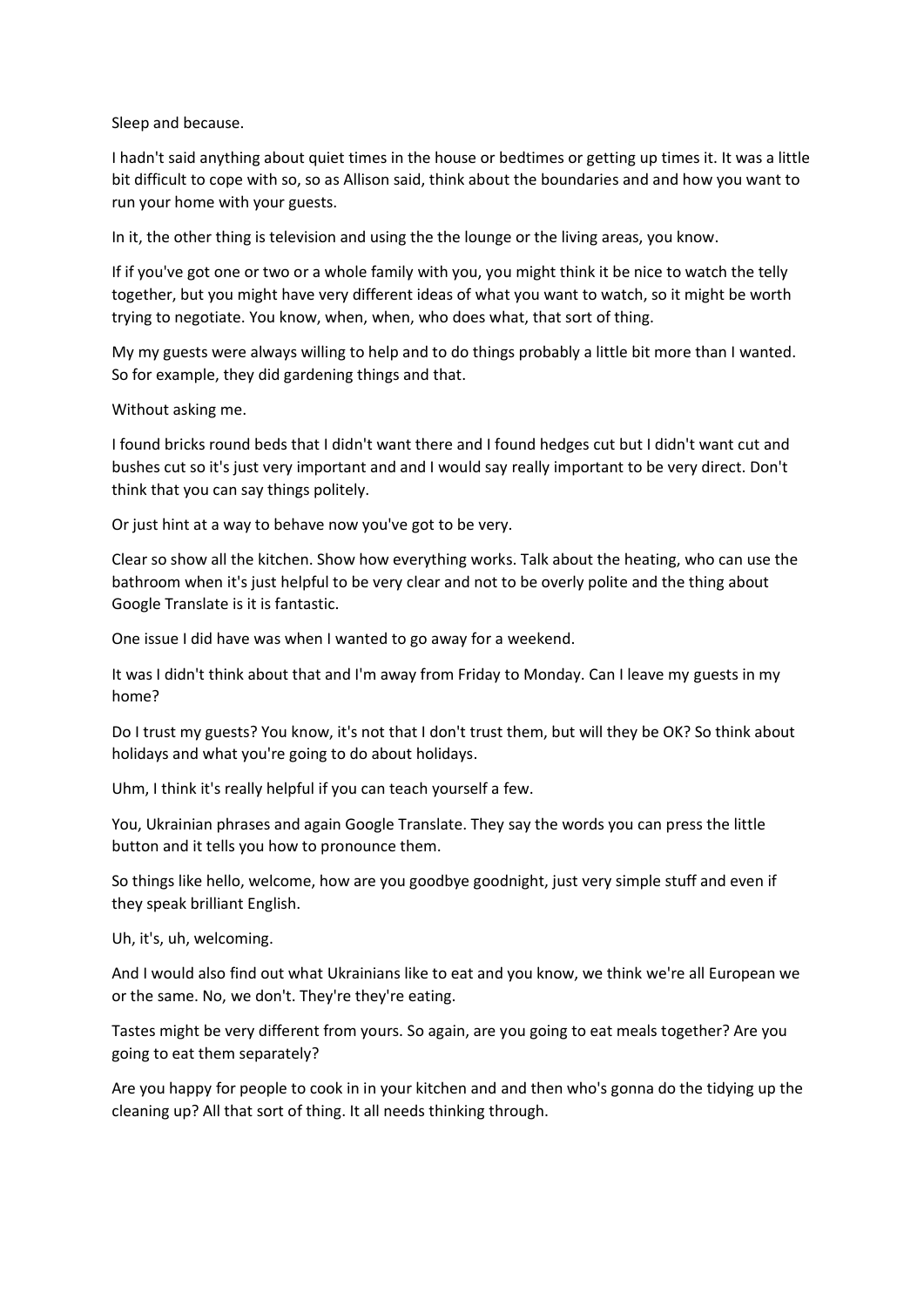Even people who are very fluent in the language and sometimes they not might not be very good at the written words, so reading might be very difficult and writing might be very difficult. And I I think I'm right. I'm tihana, but Ukraine is. They use Cyrillic so that.

Alphabet is even different from ours, so you know this isn't this isn't easy stuff we need.

To think about this.

Oh, and Ukraine is one of the poorest countries in Europe, and it was before the war. But it's also one of the best educated.

So don't don't think that people aren't educated, they're they're very educated, but I would be cautious about throwing your wealth.

Around you know you've got to be sensitive. One issue I had was for my birthday I got about 30 birthday cards 'cause I come from a big family and my Churchill gave me birthday.

Cards Well, my guest on her birthday. She got one card and that was from me and when she saw all my cards, you know.

She is. She was so grateful to have the home and yet it it also emphasised the the difference and it was really tricky 'cause I couldn't hide.

My well, I could have put my cards in different rooms. She you know if what you do it's just so difficult and that is the other thing and post traumatic stress.

I suspect the folks that are coming here, well, I I don't know, I know nothing, but maybe it'll be mostly women and children.

And maybe they got out of the country before they saw anything, but maybe they didn't and the the the trauma of what they've been through it. It just can't be.

Uh, underestimated of the effect, the emotional effect and the mental health effect that will have on on some individuals.

And so that thing about giving them space but also knowing who to go to should it arise. Is is really important?

So yeah, I think I think.

Yes, so it it will be ongoing and the thing about grieving grieving for their country, their nation, what they've lost, you know.

So it's a whole new world, but it's a whole transition and a period they're going through, so it's very difficult, and their loyalty is to to their people group and you know, they.

They're very glad to be out of the conflict, but.

It's not easy.

I think that's probably most thank you. My stories, yeah yeah, yeah.

Early in.

Thank you so much Jill. Both you and Allison have given us a lot to think about and reflect upon and really grounded as well.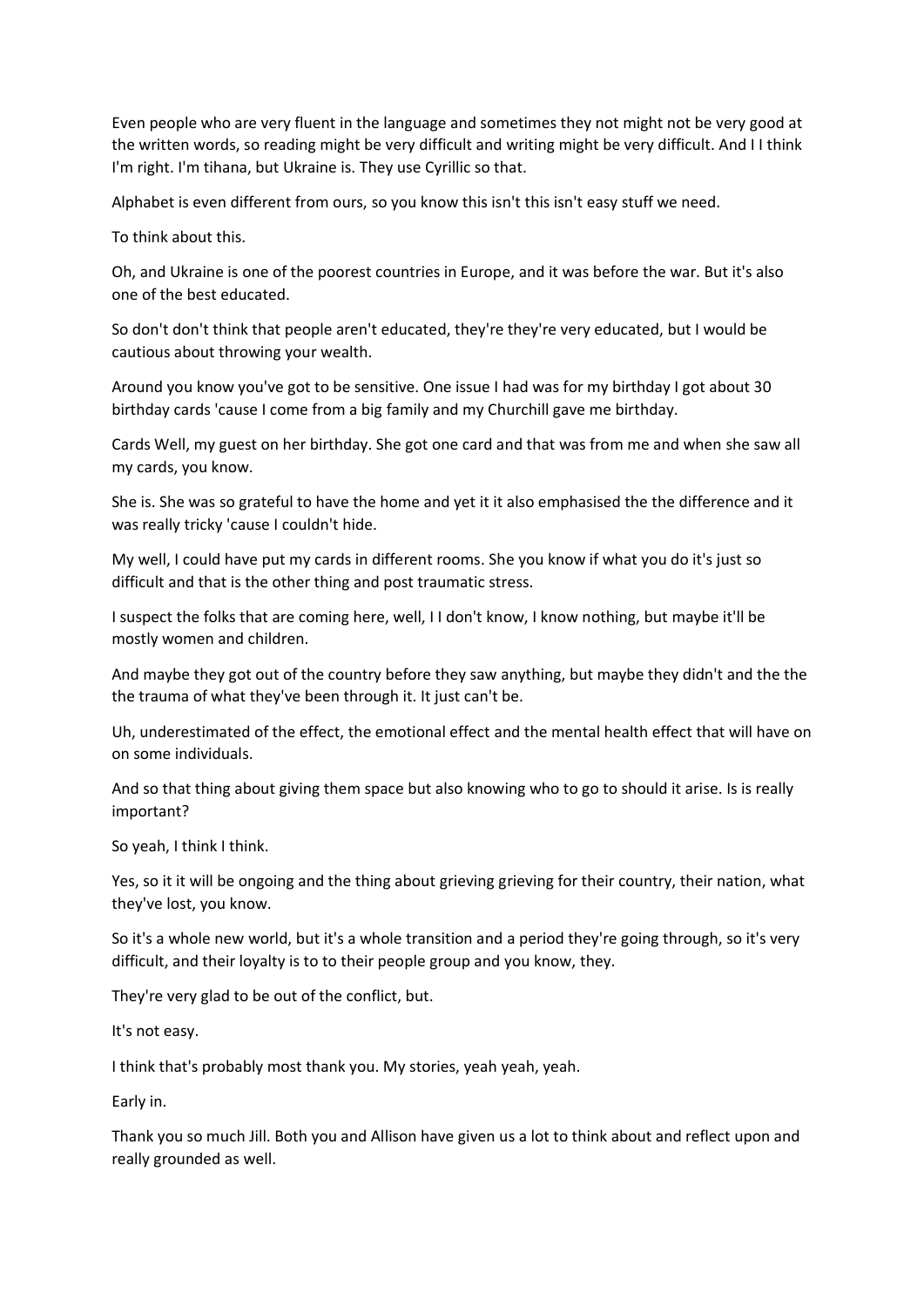Because sometimes I think when you're thinking about things like this before they happen, it can feel a bit like theory, but your stories help us to ground it in reality and know that this is a real thing that's happening. So thank you for that.

And and also just to say whilst I remember Jill mentioned about cooking, so you're not as a host expected to cook and provide all the food, but it may be that is something you want to do, and so that's something that you will need to think about.

Great, so moving swiftly on back to Liz and she's going to go through a couple more important things for you to know before we open the floor to questions. So Liz back.

To you.

Thank you, so I'm going to actually ask my colleague David Mason, who works in for the dicis in buildings to just go through a couple of pieces of information that he's pulled together.

They will be on our website of do's and don'ts starting with the domes actually to do with our our houses and and the.

Homes that were welcoming.

People into so David I've I've pulled these off your sheets that you gave us and I put the don'ts first.

And then I put.

The Jews to end on a positive.

Ladies, thank you very much and good evening everybody. Can I also add my thanks to the many of you who are offering to help in this way.

We're really blessed to have so many of you responding in this way and thank you too for those who've contributed to this discussion so far.

I'm going to concentrate on the legal side of this, so you've heard a lot of the practical points that have been raised.

This is about trying to avoid a situation where you may inadvertently end up in a difficult position legally.

So in particular, I want to address this perhaps to those of you who.

Don't own your own accommodation and perhaps are renting from a landlord.

You can't just go ahead and and and offer for refugees to share your accommodation with you. You would need to go and talk.

To your landlord. It might also be the case if you have a mortgage that you may need to talk to your your bank is not clear on that yet whether that that might be a constraint.

I'm I'm hoping you can actually see the slides in front on the screen so the the key one. Thank you Liz for confirming that the key one is about not offering the whole of your property.

The Council.

And the reason for that is there may be a situation where you're inadvertently creating a legal agreement that then makes it difficult for you to get possession back after the six months have expired. And just to be clear, I think it's already been mentioned. The expectation is that it.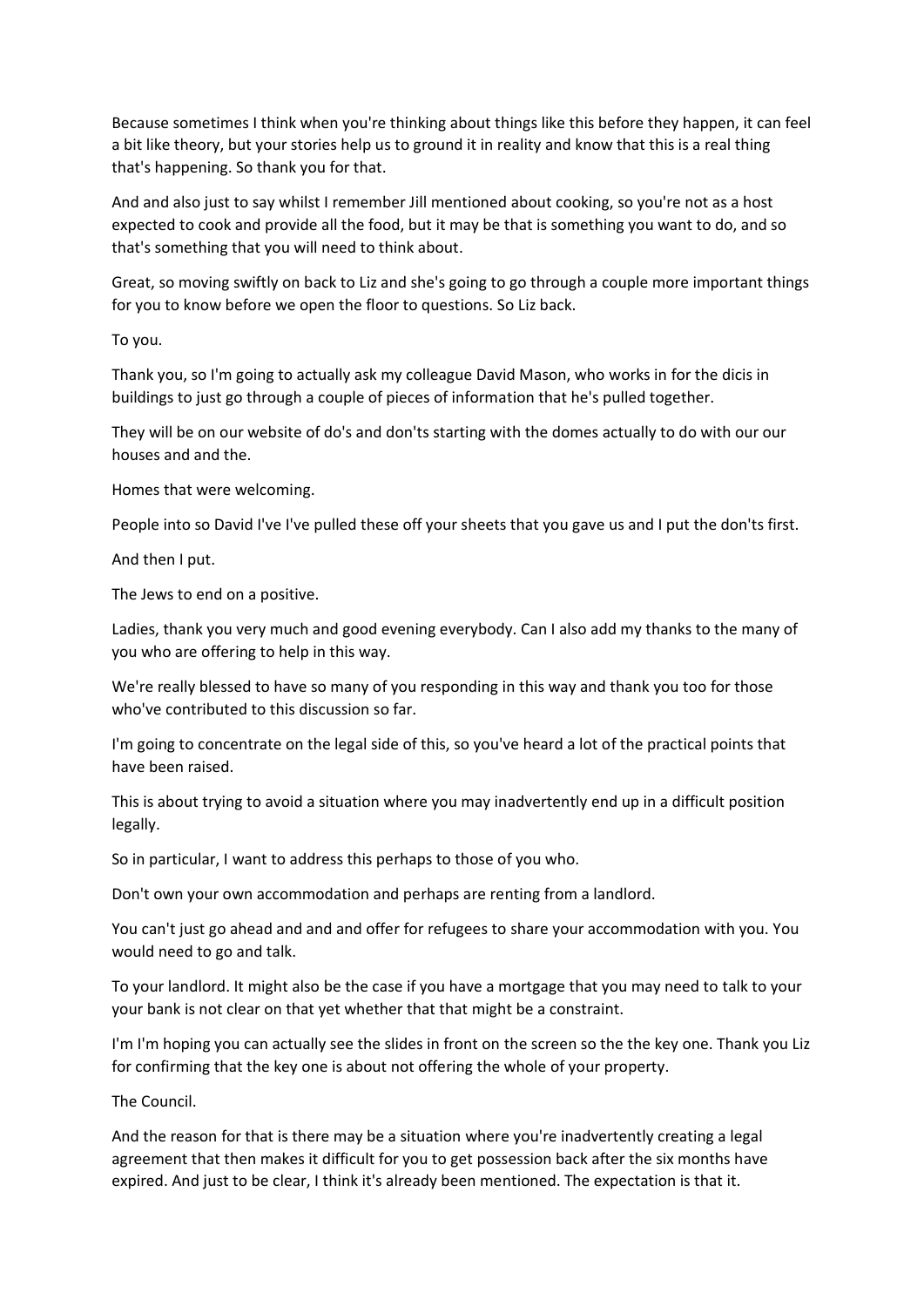Should initially be a minimum period of six months. That's something obviously you'll need to think about carefully. The main point of principle here is that you are inviting them in as your guests, so it is very much an informal arrangement.

And you will see that there are other organisations that are suggesting you should enter into whether a lodging agreement or licence.

We're saying very plainly, particularly to to clergy who I'm responsible for housing, and but also also to others. It's really better for the moment.

To leave it as an informal, you're here as our guest, not under a formal agreement.

I need to explain the reasons perhaps why it might be a problem for you and Liz. I'm assuming these aren't on the next slide.

One of them is that Council tax. So if you are a single person in your home then you invite people to chair with you for a period of time.

Then your ability to get your single person discount for your Council tax you would.

Lose that you.

Would have to pay extra council tax.

And what else do I need to alert you to? Yes, the other point is about potentially creating what's called a home for multiple occupation and in Oxford City Council in particular, but I know it's relevant in other councils that is something they look at.

Very carefully so Oxford City Council will put a limit on the number of people that can join in with sharing your house with you. Otherwise you get caught by this legislation that requires.

You, as the property owner, to have a particular licence to be able to operate a home from multiple occupation.

It also means you have to undertake improvements to your property in terms of things like fire rating, fire doors, that type of thing and then the one that that's involved very clearly at.

At the bottom there is don't move out of your house for any period of time. Alison referred earlier to sort of going away for a long weekend. Clearly that's not not an issue. This is about not physically moving out and relocating somewhere else.

Thank you, could I have the next?

Slide downloads please.

So duze, sorry, I've covered this earlier 'cause I had anticipated goals coming the second slide.

But it is clear from the government that people are going to be expected to offer a minimum of six months and then a really important point about your insurance cover. Now most of our vicarages.

That we, as a Diocese of responsible, are insured through ecclesiastical insurance group.

UM, who are being very flexible in this?

If you're not insured with them, you probably ought just to cheque with your insurers whether they have any particular requirements or objections.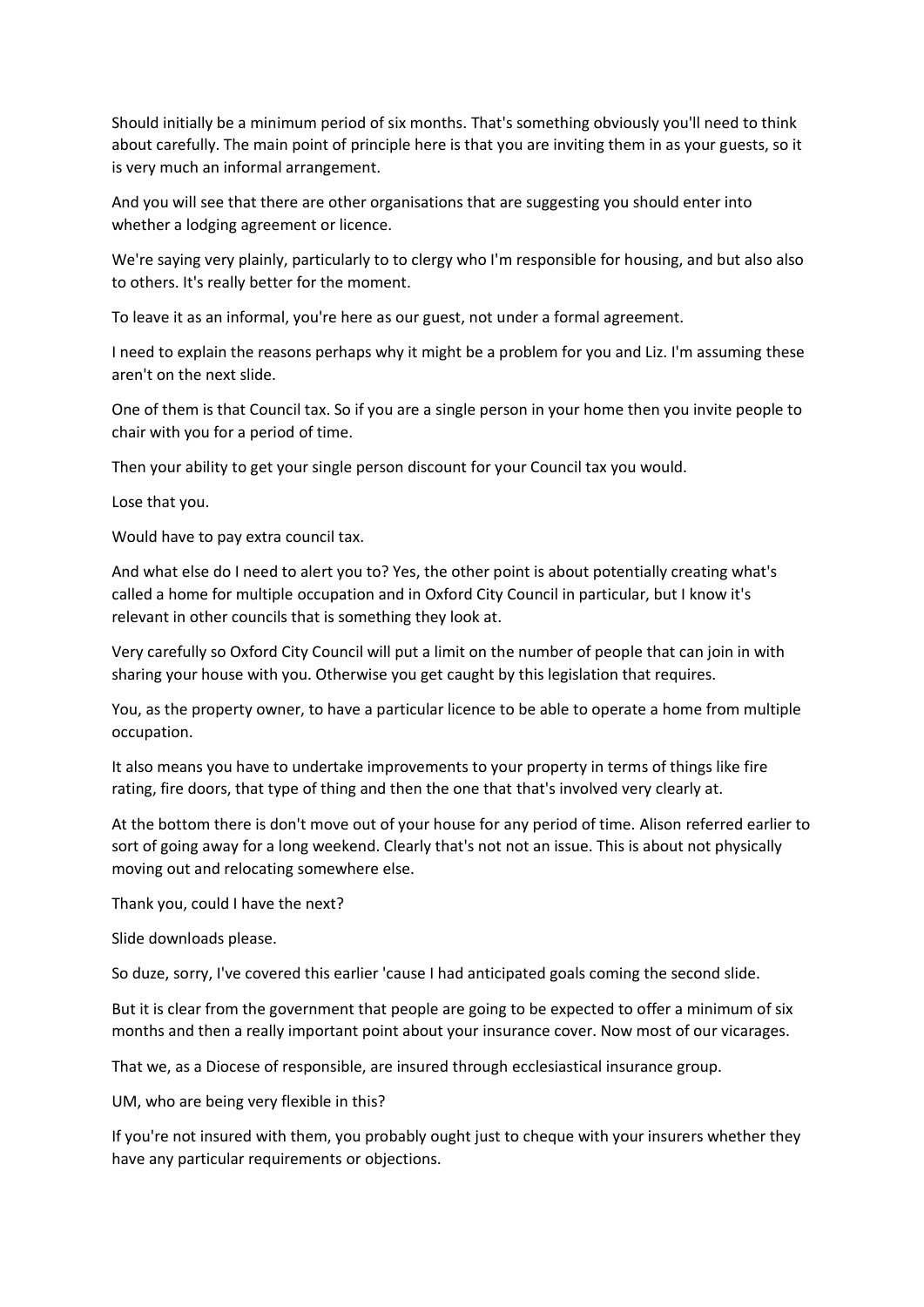My understanding is that the industry is going to be flexible on this, but it is pleased. Worth checking out first of all, and then finally. And I've already covered this points.

About needing landlord permission if you don't own the house those you are living in, thank you very much.

Thank you, David. Thank you very much indeed.

We want everybody to be as safe as possible. We already mentioned right at the beginning that once your matching has happened and you know that you've got somebody coming, the local authority have a duty to carry out cheques.

They'll carry out a home cheque and DBS on everyone. I've got over 16, but it might be 18 and we need to clarify that in your household and these cheques.

May not happen until after your guests have a.

Arrived, I've talked about the fact that we might ask you to do a confidential declaration form and give us a reference, but to help you get ready for the local authority cheques, there's just two quick bits of information I want to give you and and these will be available on the website and we'll make sure that you've got everything in in a handy pack anyway.

Getting yourself home cheque ready. We haven't got any particular guidance on on what that might be.

Applied, but I think I don't know. I I started thinking about what it was like. When you know I I bought my new baby home when I was a new mum and the sort of things that I'd never thought about beforehand.

Which is, you know, where am I keeping the chemicals and where am I?

Keeping the medicine.

And it's it's just practical things like.

That that we might have got out of the habit of doing.

And things you need to think about is is.

There adequate privacy for the.

People that you're inviting into your home.

Are your smoke alarms working? What about kitchen safety? If you've got small children or the knives well out of reach, the sort of things that we we may forget about, how are you going to manage any pets?

Window safety if you've got small children above ground level, how safe for your windows? Are they lockable that.

Sort of thing. Garden security.

If people are going to be playing outside stair safety medicine safety, that's just some things to start with. There's two links here which we will make sure that you have that.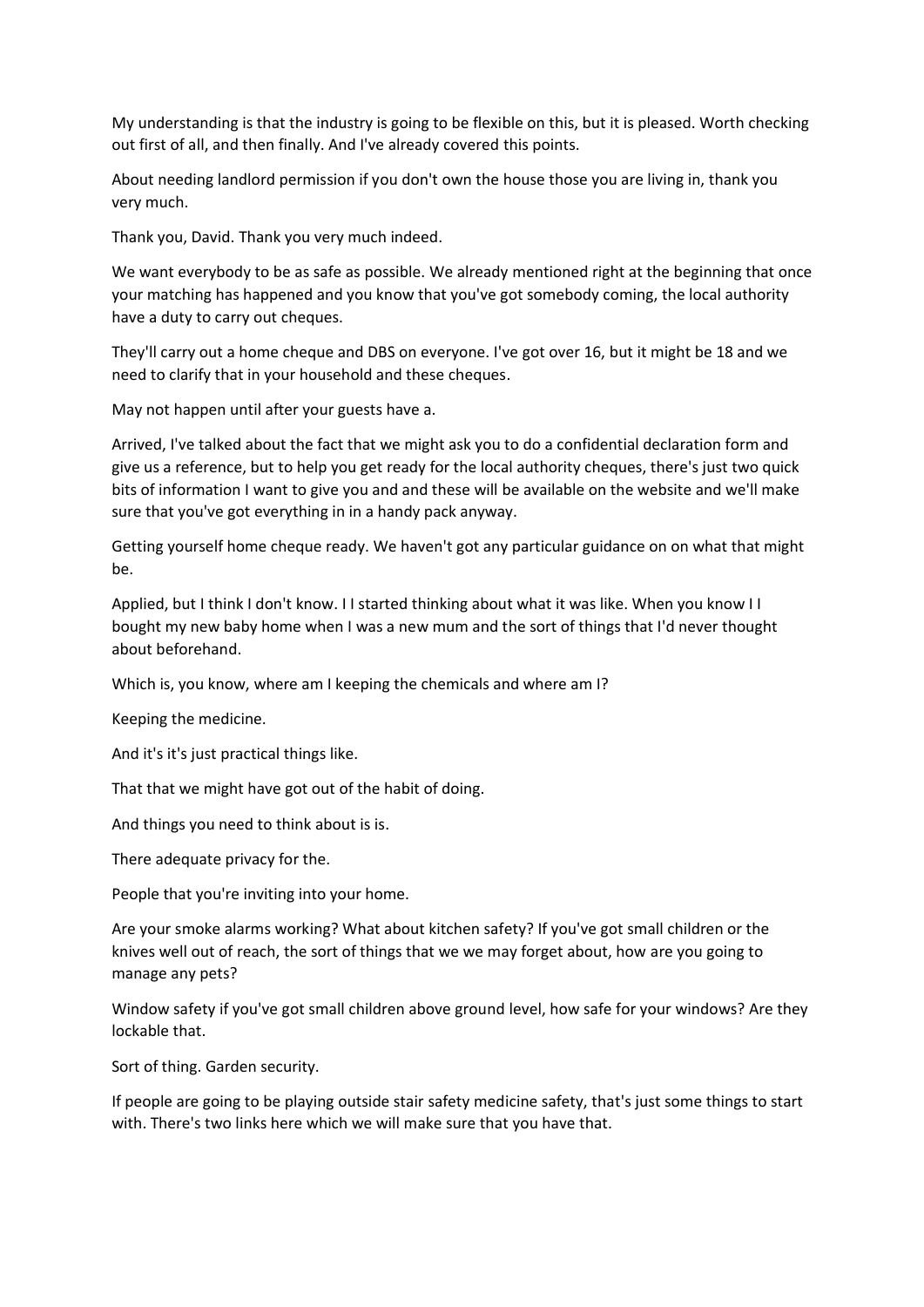That are not in any way indicative of what the local thought he might decide to do, but they're for foster carers and they might just give you a whole load of other things to think about as well. Just just in case you want to see the sort of cheque.

That local authorities doing I suspect this cheque will be relatively light touch and the main things you need to think about is how your home can be kept as safe as possible and then the other things you might want to do in preparation is just make sure you've got all the documentation you need for a DBZ you may already have a DBZ, it may already be registered with the update service.

And that's going to make things more straightforward, but if you haven't, there's some information here that says that you will.

Need some information from root.

From a passport or driving licence, and with your photograph on and then two documents from Group 2 and we we don't.

We won't go.

Through all of this now, but I will make sure that you've got this information. You also need to make sure you've got your National Insurance number handy, and five years worth of addresses and that should make the BS.

Plus, it's really, really straightforward.

I'm going to hand over for Hannah some full final thinking, and then we'll take questions. And if you want to start putting any of your questions into chat, we can do that.

And when we come to questions, I'll ask if Emma can help me manage who's asking questions and who's got their hands up.

So Hannah.

Thank you.

So yes, there's been a lot of information, but we hope that that really informs how you reflect upon this hosting opportunity and.

And we know that hosting people in your home for a minimum of six months is.

A big commitment.

And and whilst we know that there really is an urgent need for resettling Ukrainians as they flee from war, we want to make sure that all of you.

Have thought through this.

And so on the screen and on the next couple of slides which I won't go through in detail now.

But there's some questions that we would love you to look at and consider, and they aren't there to put you off. And please don't think that, but they're just to help you think things through.

Because there will be an impact time wise, potentially emotionally and and to help you prepare as well so that things in in your head already. So that probably when problems arise you've thought through how you might respond.